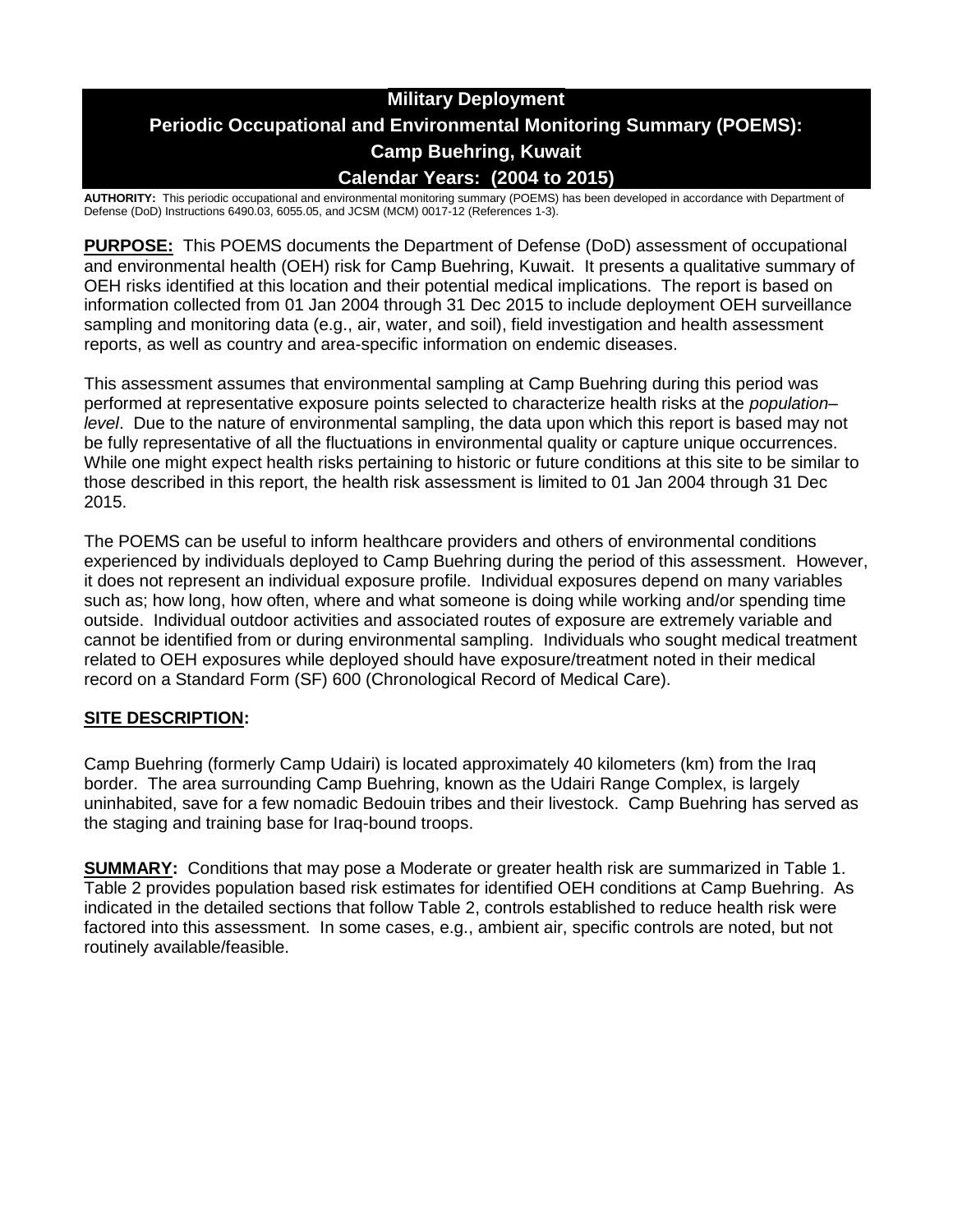### **Table 1: Summary of Occupational and Environmental Conditions with MODERATE or Greater Health Risk**

#### **Short-term health risks & medical implications:**

The following hazards may be associated with potential acute health effects in some personnel during deployment at Camp Buehring, Kuwait:

Inhalable coarse particulate matter less than 10 micrometers in diameter  $(PM_{10})$  from environmental dust (including any burn pits or incinerators that might have existed); inhalable fine particulate matter less than 2.5 micrometers in diameter  $(PM<sub>2.5</sub>)$  from environmental dust (including any burn pits or incinerators that might have existed); food/waterborne diseases (e.g., bacterial diarrhea, hepatitis A, typhoid/paratyphoid fever, diarrhea-cholera, diarrhea-protozoal, brucellosis, hepatitis E); other endemic diseases (malaria, cutaneous leishmaniasis (acute), Crimean-Congo hemorrhagic fever, sandfly fever, scrub typhus (mite-borne), leptospirosis, tuberculosis (TB), rabies, Q fever); soil transmitted helminthes (hookworm, strongyloidiasis, cutaneous larva migrans); and heat stress. For food/waterborne diseases (e.g., bacterial diarrhea, hepatitis A, typhoid/paratyphoid fever, diarrhea-cholera, diarrhea-protozoal, brucellosis, hepatitis E), if ingesting local food and water, the health effects can temporarily incapacitate personnel (diarrhea) or result in prolonged illness (hepatitis A, typhoid/paratyphoid fever, brucellosis, hepatitis E). Risks from food/waterborne diseases may have been reduced with preventive medicine controls and mitigation, which includes hepatitis A and typhoid fever vaccinations and only drinking from approved water sources in accordance with standing CENTCOM policy. For other vector-borne endemic diseases (malaria, cutaneous leishmaniasis (acute), Crimean-Congo hemorrhagic fever, sandfly fever, scrub typhus (mite-borne)), these diseases may constitute a significant risk due to exposure to biting vectors; risk reduced to 'Low' by proper wear of the treated uniform, application of repellent to exposed skin, bed net use, and appropriate chemoprophylaxis, as well as minimizing areas of standing water and other vector-breeding areas. For water contact diseases (leptospirosis) activities involving extensive contact with surface water increase risk. For respiratory diseases (TB), personnel in close-quarter conditions could have been at risk for person-to-person spread. Animal contact diseases (rabies, Q fever), pose year-round risk. For soil transmitted helminthes (hookworm, strongyloidiasis, cutaneous larva migrans), risk may have been reduced by limiting exposure to soil contaminated with human or animal feces (including not sleeping on bare ground, and not walking barefoot). For heat stress, risk can be greater during months of March through November, and greater for susceptible persons including those older than 45, of low fitness level, unacclimatized, or with underlying medical conditions, and those under operational constraints (equipment, PPE, vehicles). Risks from heat stress may have been reduced with preventive medicine controls, work-rest cycles, proper hydration and nutrition, and mitigation.

Air quality: For inhalable coarse particulate matter less than 10 micrometers in diameter (PM<sub>10</sub>) from environmental dust (including any burn pits or incinerators that might have existed), the  $PM_{10}$  overall short-term health risk was 'Low to High.' For inhalable fine particulate matter less than 2.5 micrometers in diameter (PM $_{2.5}$ ) from environmental dust (including burn pits or incinerators that might have existed), the PM2.5 overall short-term health risk was 'Low to Moderate.' However, the entire Camp Buehring and vicinity area is an arid and dust-prone desert environment, also subject to vehicle traffic. Consequently, exposures to  $PM_{10}$  and  $PM_{2.5}$  may vary, as conditions may vary, and may result in mild to more serious shortterm health effects (e.g., eye, nose or throat and lung irritation) in some personnel while at this site, particularly exposures to high levels of dust such as during high winds or dust storms. For  $PM_{10}$  and  $PM_{2.5}$ , certain subgroups of the deployed forces (e.g., those with pre-existing asthma/cardio-pulmonary conditions) are at greatest risk of developing notable health effects. Burn pits and/or incinerators might have existed Camp Buehring and vicinity (for example, burn pits used by the local population); however, there are no reports or sampling data to indicate their presence or absence. Consequently, the PM10 and the PM2.5 overall short-term health risks specifically for burn pits were not evaluated – see Section 10.7. Where burn pits and/or incinerators might have existed, exposures may vary, and exposures to high levels of  $PM_{10}$  and  $PM_{2.5}$  from smoke may result in mild to more serious short-term health effects (e.g., eye, nose or throat and lung irritation) in some personnel and certain subgroups. Although most short-term health effects from exposure to particulate matter and burn pit smoke should have resolved post-deployment, providers should be prepared to consider the relationship between deployment exposures and current complaints. Some individuals may have sought treatment for acute respiratory irritation while at Camp Buehring and vicinity. Personnel who reported with symptoms or required treatment while at site(s) with burn pit activity should have exposure and treatment noted in medical record (e.g., electronic medical record and/or on a Standard Form (SF) 600 (*Chronological Record of Medical Care*).

#### **Long-term health risks & medical implications:**

The following hazards may be associated with potential chronic health effects in some personnel during deployment at Camp Buehring, Kuwait:

Air quality: For inhalable fine particulate matter less than 2.5 micrometers in diameter (PM<sub>2.5</sub>) from environmental dust (including burn pits or incinerators that might have existed), the overall long-term health risk was 'Moderate. Inhalable coarse particulate matter less than 10 micrometers in diameter  $(PM_{10})$  from environmental dust (including burn pits or incinerators that might have existed) was not evaluated for long-term health risk due to no available health guidelines. However, the entire Camp Buehring and vicinity area is an arid and dust-prone desert environment, also subject to vehicle traffic, and conditions may have varied. Burn pits and/or incinerators might have existed Camp Buehring and vicinity (for example, burn pits used by the local population); however, there are no reports or sampling data to indicate their presence

> Page 2 of 23 Reviewed by CENTCOM SG (21 Feb 2017) Final Approval Date (2 May 2018)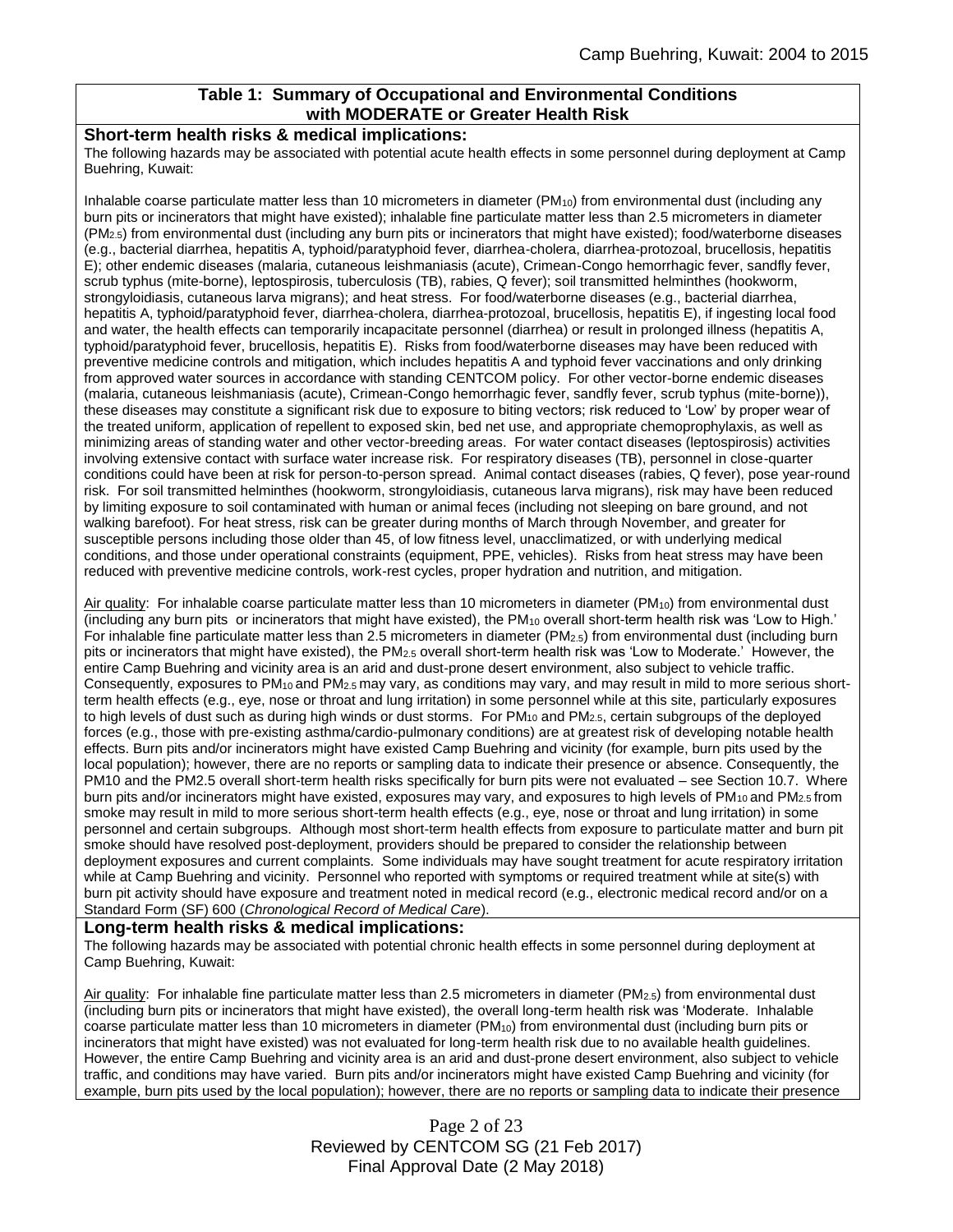or absence. Consequently, the PM<sub>10</sub> and the PM<sub>2.5</sub> overall long-term health risks specifically for burn pits were not evaluated – see Section 10.7. However, burn pit exposures may vary, as conditions may have varied. For inhalational exposure to high levels of dust containing PM<sub>10</sub> and PM<sub>2.5</sub>, such as during high winds or dust storms, and for exposures to burn pit smoke, it is considered possible that some otherwise healthy personnel, who were exposed for a long-term period to dust and particulate matter, could develop certain health conditions (e.g., reduced lung function, cardiopulmonary disease). Personnel with a history of asthma or cardiopulmonary disease could potentially be more likely to develop such chronic health conditions. While the dust and particulate matter exposures and exposures to burn pits are acknowledged, at this time there were no specific recommended, post-deployment medical surveillance evaluations or treatments. Providers should still consider overall individual health status (e.g., any underlying conditions/susceptibilities) and any potential unique individual exposures (such as burn pits/barrels, incinerators, occupational or specific personal dosimeter data) when assessing individual concerns. Certain individuals may need to be followed/evaluated for specific occupational exposures/injuries (e.g., annual audiograms as part of the medical surveillance for those enrolled in the Hearing Conservation Program; and personnel covered by Respiratory Protection Program and/or Hazardous Waste/Emergency Responders Medical Surveillance).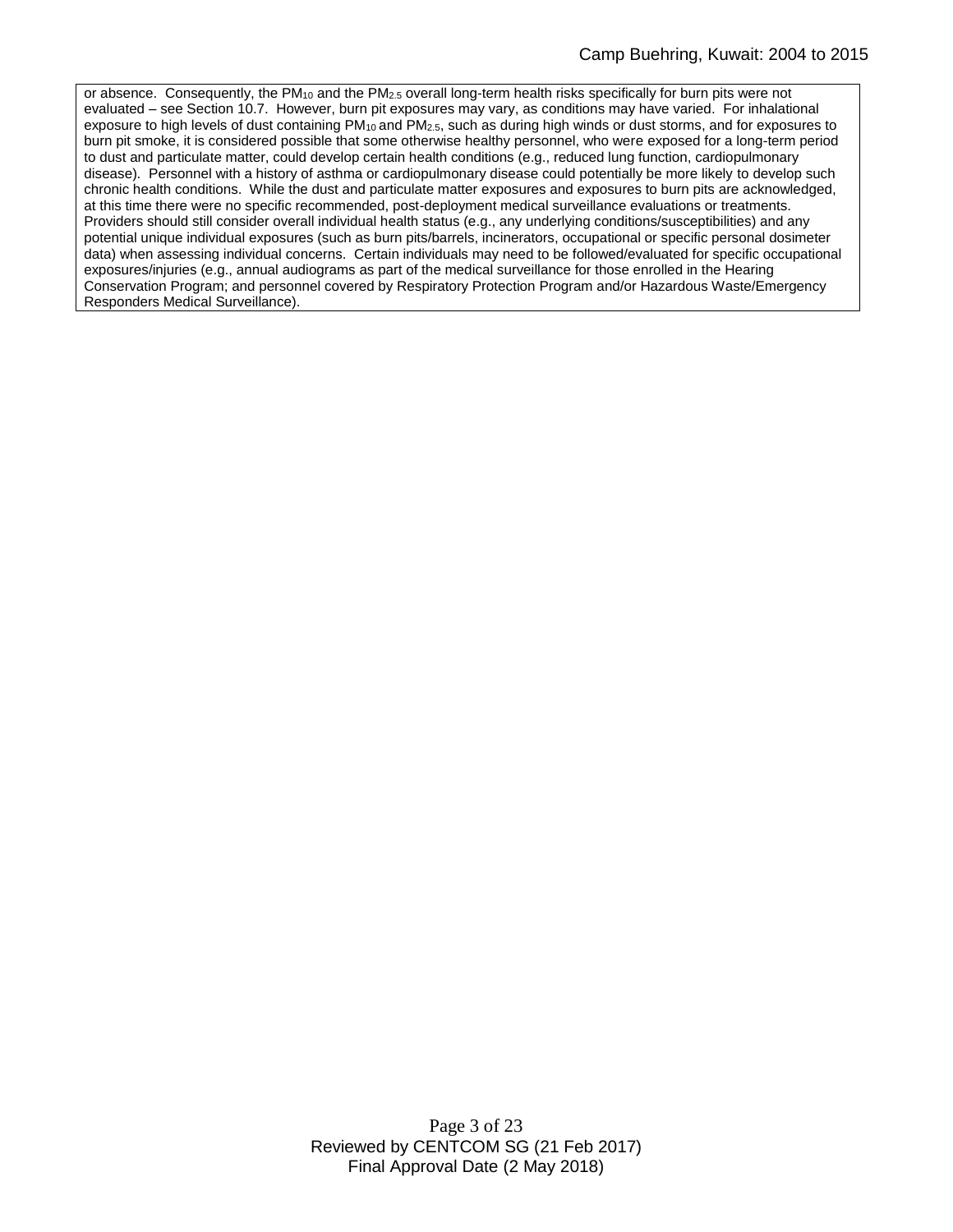| Source of<br><b>Identified Health</b><br>Risk <sup>3</sup>                        | Unmitigated Health Risk Estimate <sup>4</sup>                                                                                                                                                                                                                                                                                                                                                                                                                                                                             | <b>Control Measures</b><br>Implemented                                                                                                                                                     | Residual Health Risk Estimate <sup>4</sup>                                                                                                                                                                                                                                                                                                                                                                                                                                                                                |
|-----------------------------------------------------------------------------------|---------------------------------------------------------------------------------------------------------------------------------------------------------------------------------------------------------------------------------------------------------------------------------------------------------------------------------------------------------------------------------------------------------------------------------------------------------------------------------------------------------------------------|--------------------------------------------------------------------------------------------------------------------------------------------------------------------------------------------|---------------------------------------------------------------------------------------------------------------------------------------------------------------------------------------------------------------------------------------------------------------------------------------------------------------------------------------------------------------------------------------------------------------------------------------------------------------------------------------------------------------------------|
| <b>AIR</b>                                                                        |                                                                                                                                                                                                                                                                                                                                                                                                                                                                                                                           |                                                                                                                                                                                            |                                                                                                                                                                                                                                                                                                                                                                                                                                                                                                                           |
| Particulate<br>matter less than<br>10 micrometers<br>in diameter<br>$(PM_{10})$   | Short-term: Low to High, Daily levels<br>vary, acute health effects (e.g., upper<br>respiratory tract irritation) more<br>pronounced during peak days. More<br>serious effects are possible in<br>susceptible persons (e.g., those with<br>asthma/pre-existing respiratory<br>diseases).<br>Long-term: No health guidelines                                                                                                                                                                                               | Limiting strenuous<br>physical activities when air<br>quality is especially poor;<br>and actions such as<br>closing tent flaps,<br>windows, and doors.                                     | Short-term: Low to High, Daily levels<br>vary, acute health effects (e.g., upper<br>respiratory tract irritation) more<br>pronounced during peak days. More<br>serious effects are possible in<br>susceptible persons (e.g., those with<br>asthma/pre-existing respiratory<br>diseases).<br>Long-term: No health guidelines                                                                                                                                                                                               |
|                                                                                   | Short-term: Low to Moderate, A                                                                                                                                                                                                                                                                                                                                                                                                                                                                                            |                                                                                                                                                                                            | Short-term: Low to Moderate, A                                                                                                                                                                                                                                                                                                                                                                                                                                                                                            |
| Particulate<br>matter less than<br>2.5 micrometers<br>in diameter<br>$(PM_{2.5})$ | majority of the time mild acute (short<br>term) health effects are anticipated;<br>certain peak levels may produce mild<br>eye, nose, or throat irritation in some<br>personnel and pre-existing health<br>conditions (e.g., asthma, or<br>cardiopulmonary diseases) may be<br>exacerbated.<br>Long-term: Moderate. A small<br>percentage of personnel may be at<br>increased risk for developing chronic<br>conditions. Particularly those more<br>susceptible to acute effects (e.g.,<br>those with asthma/pre-existing | Limiting strenuous<br>physical activities when air<br>quality is especially poor;<br>and actions such as<br>closing tent flaps,<br>windows, and doors.                                     | majority of the time mild acute (short<br>term) health effects are anticipated;<br>certain peak levels may produce mild<br>eye, nose, or throat irritation in some<br>personnel and pre-existing health<br>conditions (e.g., asthma, or<br>cardiopulmonary diseases) may be<br>exacerbated.<br>Long-term: Moderate. A small<br>percentage of personnel may be at<br>increased risk for developing chronic<br>conditions. Particularly those more<br>susceptible to acute effects (e.g.,<br>those with asthma/pre-existing |
|                                                                                   | respiratory diseases).                                                                                                                                                                                                                                                                                                                                                                                                                                                                                                    |                                                                                                                                                                                            | respiratory diseases).                                                                                                                                                                                                                                                                                                                                                                                                                                                                                                    |
| <b>Water</b>                                                                      |                                                                                                                                                                                                                                                                                                                                                                                                                                                                                                                           |                                                                                                                                                                                            |                                                                                                                                                                                                                                                                                                                                                                                                                                                                                                                           |
| <b>Consumed Water</b><br>(Water Used for<br>Drinking)                             | Short-term: Low for peak antimony<br>sample concentration. Acute effects of<br>antimony in drinking water may cause<br>nausea, vomiting, and diarrhea<br>Long-term: None identified based on<br>available data                                                                                                                                                                                                                                                                                                            | U.S. Army Public Health<br>Command (USAPHC)<br>former U.S. Army<br>Veterinary Command<br>(VETCOM) approved<br>bottled water and potable<br>water only from approved<br>water sources       | Short-term: Low for peak antimony<br>sample concentration. Acute effects of<br>antimony in drinking water may cause<br>nausea, vomiting, and diarrhea<br>Long-term: None identified based on<br>available data                                                                                                                                                                                                                                                                                                            |
| <b>ENDEMIC</b><br><b>DISEASE</b>                                                  |                                                                                                                                                                                                                                                                                                                                                                                                                                                                                                                           |                                                                                                                                                                                            |                                                                                                                                                                                                                                                                                                                                                                                                                                                                                                                           |
| Food<br>borne/Waterborne<br>(e.g., diarrhea-<br>bacteriological)                  | Short-term: Variable; High (bacterial<br>diarrhea, hepatitis A, typhoid fever) to<br>Moderate (diarrhea-cholera, diarrhea-<br>protozoal, brucellosis, hepatitis E) to<br>Low (polio) if ingesting local<br>food/water, the health effects can<br>temporarily incapacitate personnel<br>(diarrhea) or result in prolonged illness<br>(hepatitis A, typhoid fever, hepatitis E,<br>brucellosis).                                                                                                                            | Preventive measures<br>include Hepatitis A and<br>typhoid fever vaccination<br>and consumption of food<br>and water only from<br>approved sources.                                         | Short-term: Low to none                                                                                                                                                                                                                                                                                                                                                                                                                                                                                                   |
|                                                                                   | Long-term: none identified                                                                                                                                                                                                                                                                                                                                                                                                                                                                                                |                                                                                                                                                                                            | Long-term: No data available                                                                                                                                                                                                                                                                                                                                                                                                                                                                                              |
| Arthropod Vector<br>Borne                                                         | Short-term: Moderate for malaria,<br>leishmaniasis - cutaneous (acute),<br>Crimean-Congo hemorrhagic fever,<br>sandfly fever, typhus-miteborne; and<br>Low for, the plague and West Nile<br>fever.                                                                                                                                                                                                                                                                                                                        | Preventive measures<br>include proper wear of<br>treated uniform,<br>application of repellent to<br>exposed skin, bed net<br>use, minimizing areas of<br>standing water and<br>appropriate | Short-term: Low                                                                                                                                                                                                                                                                                                                                                                                                                                                                                                           |
|                                                                                   | Long-term: Low for Leishmaniasis-<br>visceral infection.                                                                                                                                                                                                                                                                                                                                                                                                                                                                  |                                                                                                                                                                                            | Long-term: No data available                                                                                                                                                                                                                                                                                                                                                                                                                                                                                              |

|  | Table 2. Population-Based Health Risk Estimates - Camp Buehring $^{1,\,2}$ |  |
|--|----------------------------------------------------------------------------|--|
|--|----------------------------------------------------------------------------|--|

Page 4 of 23 Reviewed by CENTCOM SG (21 Feb 2017) Final Approval Date (2 May 2018)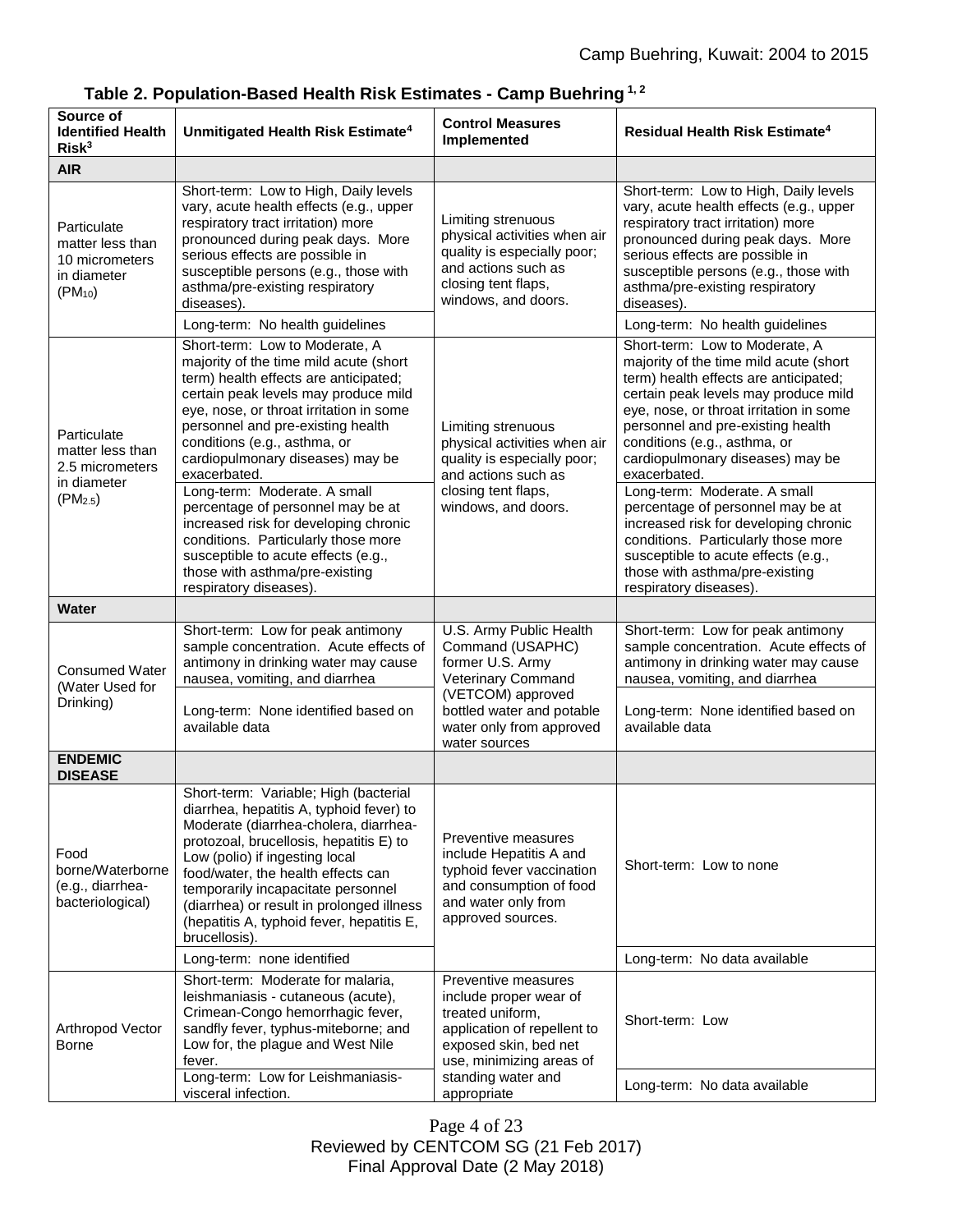| Source of<br><b>Identified Health</b><br>Risk <sup>3</sup> | Unmitigated Health Risk Estimate <sup>4</sup>                                                                                                                                                                    | <b>Control Measures</b><br>Implemented                                                                                                                                                                                                                                                                  | <b>Residual Health Risk Estimate<sup>4</sup></b>                                                                                                                                                                 |
|------------------------------------------------------------|------------------------------------------------------------------------------------------------------------------------------------------------------------------------------------------------------------------|---------------------------------------------------------------------------------------------------------------------------------------------------------------------------------------------------------------------------------------------------------------------------------------------------------|------------------------------------------------------------------------------------------------------------------------------------------------------------------------------------------------------------------|
|                                                            |                                                                                                                                                                                                                  | chemoprophylaxis.                                                                                                                                                                                                                                                                                       |                                                                                                                                                                                                                  |
| Water-Contact<br>(e.g., wading,<br>swimming)               | Short-term: Moderate for leptospirosis                                                                                                                                                                           | Recreational swimming in<br>surface waters not likely in<br>this area of Kuwait during<br>this time period.                                                                                                                                                                                             | Short-term: Low for leptospirosis.                                                                                                                                                                               |
|                                                            | Long-term: No data available                                                                                                                                                                                     |                                                                                                                                                                                                                                                                                                         | Long-term: No data available                                                                                                                                                                                     |
| Respiratory                                                | Short-term: Variable; Moderate for<br>tuberculosis (TB) to Low for<br>meningococcal meningitis.                                                                                                                  | Providing adequate living<br>and work space; medical<br>screening; vaccination.                                                                                                                                                                                                                         | Short-term: Low                                                                                                                                                                                                  |
|                                                            | Long-term: No data available                                                                                                                                                                                     |                                                                                                                                                                                                                                                                                                         | Long-term: No data available                                                                                                                                                                                     |
|                                                            | Short-term: Variable; Moderate for<br>rabies, Q-fever to Low for anthrax, and<br>H5N1 avian influenza.                                                                                                           | Prohibiting contact with,<br>adoption, or feeding of<br>feral animals IAW U.S.                                                                                                                                                                                                                          | Short-term: No data available                                                                                                                                                                                    |
| <b>Animal Contact</b>                                      | Long-term: Low (Rabies)                                                                                                                                                                                          | <b>Central Command</b><br>(CENTCOM) General<br>Order (GO) 1C. Risks are<br>further reduced in the<br>event of assessed contact<br>by prompt post-exposure<br>rabies prophylaxis IAW<br>The Center for Disease<br>Control's (CDC) Advisory<br>Committee on<br><b>Immunization Practices</b><br>guidance. | Long-term: No data available                                                                                                                                                                                     |
| Soil-<br>transmitted                                       | Short-term: Moderate for soil<br>transmitted helminthes (hookworm,<br>strongyloidiasis, cutaneous larva<br>migrans).                                                                                             | Risk was reduced to Low<br>by limiting exposure to soil<br>contaminated with human<br>or animal feces (including<br>sleeping on bare ground,<br>and walking barefoot).                                                                                                                                  | Short-term: Low                                                                                                                                                                                                  |
|                                                            | Long-term: No data available                                                                                                                                                                                     |                                                                                                                                                                                                                                                                                                         | Long-term: No data available                                                                                                                                                                                     |
| <b>VENOMOUS</b><br><b>ANIMAL/</b><br><b>INSECTS</b>        |                                                                                                                                                                                                                  |                                                                                                                                                                                                                                                                                                         |                                                                                                                                                                                                                  |
| Snakes,<br>scorpions, and<br>spiders                       | Short-term: Low; If encountered,<br>effects of venom vary with species<br>from mild localized swelling (e.g.,<br>Scorpio maurus) to potentially lethal<br>effects (e.g. Vipera albicornuta).                     | Risk reduced by avoiding<br>contact, proper wear of<br>uniform (especially<br>footwear), and proper and<br>timely treatment.                                                                                                                                                                            | Short-term: Low; If encountered,<br>effects of venom vary with species<br>from mild localized swelling (e.g.,<br>Scorpio maurus) to potentially lethal<br>effects (e.g. Vipera albicornuta).                     |
|                                                            | Long-term: No data available                                                                                                                                                                                     |                                                                                                                                                                                                                                                                                                         | Long-term: No data available                                                                                                                                                                                     |
| <b>HEAT/COLD</b><br><b>STRESS</b>                          |                                                                                                                                                                                                                  |                                                                                                                                                                                                                                                                                                         |                                                                                                                                                                                                                  |
| Heat                                                       | Short-term: Variable; risk of heat<br>stress/injury based on temperatures<br>alone is Low from December -<br>February, High for March and<br>November, and Extremely High from<br>April - October.               | Work-rest cycles, proper<br>hydration and nutrition,<br>and Wet Bulb Globe<br>Temperature (WBGT)<br>monitoring.                                                                                                                                                                                         | Short-term: Variable; Risk of heat<br>injury in unacclimatized or susceptible<br>personnel is High from April - October,<br>Moderate for March and November,<br>and Low from December - February.                |
|                                                            | Long-term: Low, however the risk may<br>be greater to certain susceptible<br>persons-those older (i.e., greater than<br>45 years), in lesser physical shape, or<br>with underlying medical/health<br>conditions. |                                                                                                                                                                                                                                                                                                         | Long-term: Low, however the risk may<br>be greater to certain susceptible<br>persons-those older (i.e., greater than<br>45 years), in lesser physical shape, or<br>with underlying medical/health<br>conditions. |
| Cold                                                       | Short-term: Low risk of cold<br>stress/injury.                                                                                                                                                                   | Risks from cold stress<br>reduced with protective                                                                                                                                                                                                                                                       | Short-term: Low risk of cold<br>stress/injury.                                                                                                                                                                   |

Page 5 of 23 Reviewed by CENTCOM SG (21 Feb 2017) Final Approval Date (2 May 2018)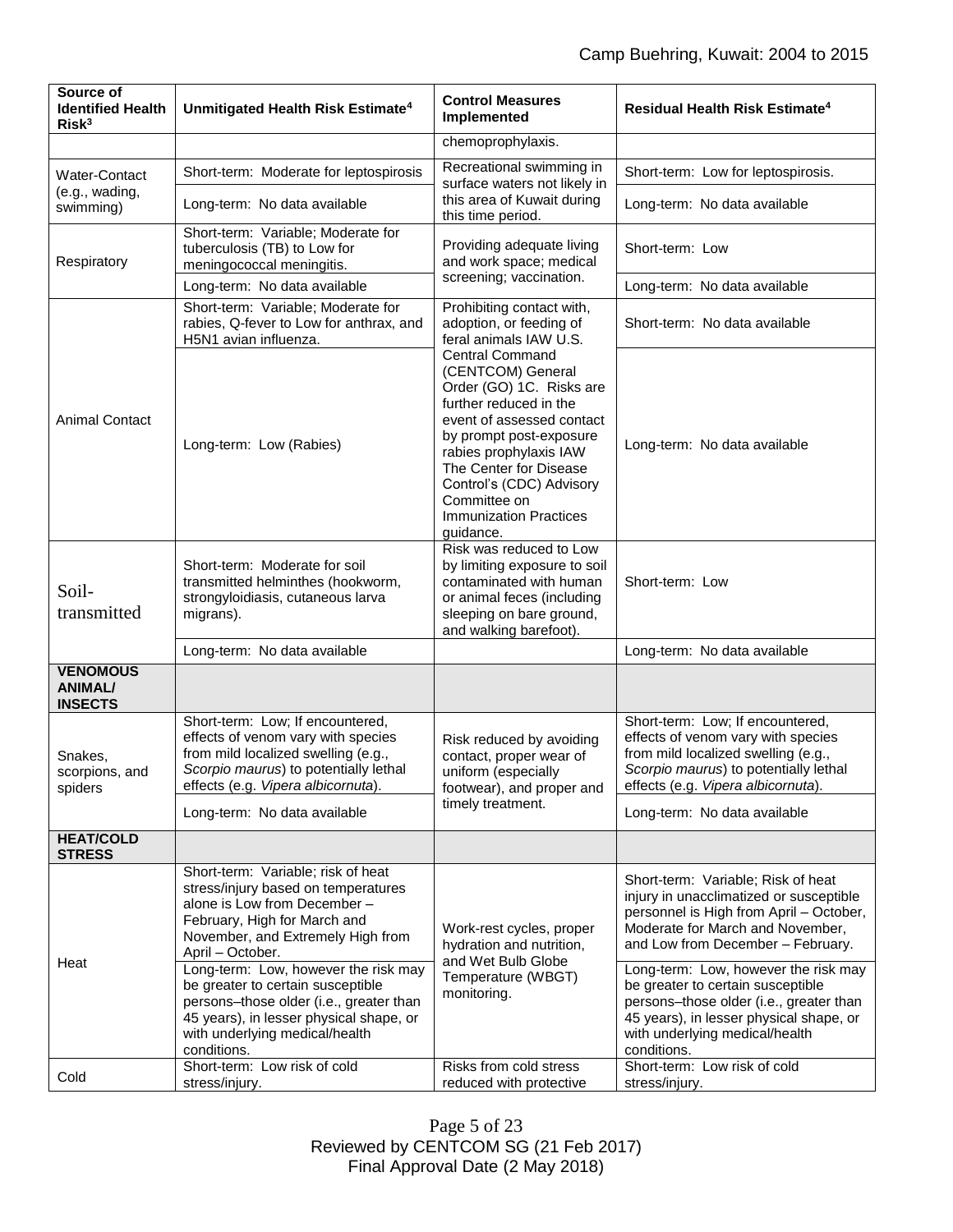| Source of<br><b>Identified Health</b><br>Risk <sup>3</sup> | Unmitigated Health Risk Estimate <sup>4</sup>                                                                                                                                                                                                                                                                                                                                                                                                                                                                                                                                                                                                                                                                                                                                                                                                                                                                                                                                                                                                                                                                                                                                                                                                                                                                                                                                                                                                                                                                                                                                                                                                                        | <b>Control Measures</b><br>Implemented                                                                                                                                                                                                                                                                                                                                     | <b>Residual Health Risk Estimate<sup>4</sup></b>                                                                                                                                                                                                                                                                                                                                                                                                                                                                                                                                                                                                                                                                                                                                                                                                                                                                                                                                                                                                                                                                                                                                                                                                                                                                                                                                                                                                                                                                                                                                                                                                                                   |
|------------------------------------------------------------|----------------------------------------------------------------------------------------------------------------------------------------------------------------------------------------------------------------------------------------------------------------------------------------------------------------------------------------------------------------------------------------------------------------------------------------------------------------------------------------------------------------------------------------------------------------------------------------------------------------------------------------------------------------------------------------------------------------------------------------------------------------------------------------------------------------------------------------------------------------------------------------------------------------------------------------------------------------------------------------------------------------------------------------------------------------------------------------------------------------------------------------------------------------------------------------------------------------------------------------------------------------------------------------------------------------------------------------------------------------------------------------------------------------------------------------------------------------------------------------------------------------------------------------------------------------------------------------------------------------------------------------------------------------------|----------------------------------------------------------------------------------------------------------------------------------------------------------------------------------------------------------------------------------------------------------------------------------------------------------------------------------------------------------------------------|------------------------------------------------------------------------------------------------------------------------------------------------------------------------------------------------------------------------------------------------------------------------------------------------------------------------------------------------------------------------------------------------------------------------------------------------------------------------------------------------------------------------------------------------------------------------------------------------------------------------------------------------------------------------------------------------------------------------------------------------------------------------------------------------------------------------------------------------------------------------------------------------------------------------------------------------------------------------------------------------------------------------------------------------------------------------------------------------------------------------------------------------------------------------------------------------------------------------------------------------------------------------------------------------------------------------------------------------------------------------------------------------------------------------------------------------------------------------------------------------------------------------------------------------------------------------------------------------------------------------------------------------------------------------------------|
|                                                            | Long-term: Low; Long-term health<br>implications from cold injuries are rare<br>but can occur, especially from more<br>serious injuries such as frost bite.                                                                                                                                                                                                                                                                                                                                                                                                                                                                                                                                                                                                                                                                                                                                                                                                                                                                                                                                                                                                                                                                                                                                                                                                                                                                                                                                                                                                                                                                                                          | measures such as use of<br>the buddy system, limiting<br>exposure during cold<br>weather, proper hydration<br>and nutrition, and proper<br>wear of issued protective<br>clothing.                                                                                                                                                                                          | Long-term: Low; Long-term health<br>implications from cold injuries are rare<br>but can occur, especially from more<br>serious injuries such as frost bite.                                                                                                                                                                                                                                                                                                                                                                                                                                                                                                                                                                                                                                                                                                                                                                                                                                                                                                                                                                                                                                                                                                                                                                                                                                                                                                                                                                                                                                                                                                                        |
| <b>Unique</b><br>Incidents/<br><b>Concerns</b>             |                                                                                                                                                                                                                                                                                                                                                                                                                                                                                                                                                                                                                                                                                                                                                                                                                                                                                                                                                                                                                                                                                                                                                                                                                                                                                                                                                                                                                                                                                                                                                                                                                                                                      |                                                                                                                                                                                                                                                                                                                                                                            |                                                                                                                                                                                                                                                                                                                                                                                                                                                                                                                                                                                                                                                                                                                                                                                                                                                                                                                                                                                                                                                                                                                                                                                                                                                                                                                                                                                                                                                                                                                                                                                                                                                                                    |
| <b>Burn Pits</b>                                           | Short-term: Burn pits and/or<br>incinerators might have existed Camp<br>Buehring and vicinity (for example,<br>burn pits used by the local population);<br>however, there are no reports or<br>sampling data to indicate their<br>presence or absence. Consequently,<br>the PM <sub>10</sub> and the PM <sub>2.5</sub> overall short-<br>term health risks specifically for burn<br>pits were not evaluated - see Section<br>10.7. A majority of the time mild acute<br>(short term) health effects are<br>anticipated; certain peak levels may<br>produce mild eye, nose, or throat<br>irritation in some personnel and pre-<br>existing health conditions (e.g.,<br>asthma, or cardiopulmonary diseases)<br>may be exacerbated.<br>Long-term: Burn pits and/or<br>incinerators might have existed Camp<br>Buehring and vicinity (for example,<br>burn pits used by the local population);<br>however, there are no reports or<br>sampling data to indicate their<br>presence or absence. Consequently,<br>the PM <sub>10</sub> and the PM <sub>2.5</sub> overall long-<br>term health risks specifically for burn<br>pits were not evaluated - see Section<br>10.7. Exposure to burn pit smoke is<br>variable. Exposure to high levels of<br>$PM_{10}$ and $PM_{2.5}$ in the smoke may be<br>associated with some otherwise<br>healthy personnel, who were exposed<br>for a long-term period, possibly<br>developing certain health conditions<br>(e.g., reduced lung function,<br>cardiopulmonary disease). Personnel<br>with a history of asthma or<br>cardiopulmonary disease could<br>potentially be more likely to develop<br>such chronic health conditions. | Risks reduced by limiting<br>strenuous physical<br>activities when air quality<br>was especially poor; and<br>action such as closing tent<br>flaps, windows, and doors.<br>Other control measures<br>included locating burn pits<br>downwind of camps,<br>increased distance from<br>troop populations, and<br>improved waste<br>segregation and<br>management techniques. | Short-term: Burn pits and/or<br>incinerators might have existed Camp<br>Buehring and vicinity (for example,<br>burn pits used by the local population);<br>however, there are no reports or<br>sampling data to indicate their<br>presence or absence. Consequently,<br>the PM <sub>10</sub> and the PM <sub>2.5</sub> overall short-<br>term health risks specifically for burn<br>pits were not evaluated - see Section<br>10.7. A majority of the time mild acute<br>(short term) health effects are<br>anticipated; certain peak levels may<br>produce mild eye, nose, or throat<br>irritation in some personnel and pre-<br>existing health conditions (e.g.,<br>asthma, or cardiopulmonary diseases)<br>may be exacerbated.<br>Long-term: Burn pits and/or<br>incinerators might have existed Camp<br>Buehring and vicinity (for example,<br>burn pits used by the local population);<br>however, there are no reports or<br>sampling data to indicate their<br>presence or absence. Consequently,<br>the PM <sub>10</sub> and the PM <sub>2.5</sub> overall long-<br>term health risks specifically for burn<br>pits were not evaluated - see Section<br>10.7. Exposure to burn pit smoke is<br>variable. Exposure to high levels of<br>PM <sub>10</sub> and PM <sub>2.5</sub> in the smoke may be<br>associated with some otherwise<br>healthy personnel, who were exposed<br>for a long-term period, possibly<br>developing certain health conditions<br>(e.g., reduced lung function,<br>cardiopulmonary disease). Personnel<br>with a history of asthma or<br>cardiopulmonary disease could<br>potentially be more likely to develop<br>such chronic health conditions. |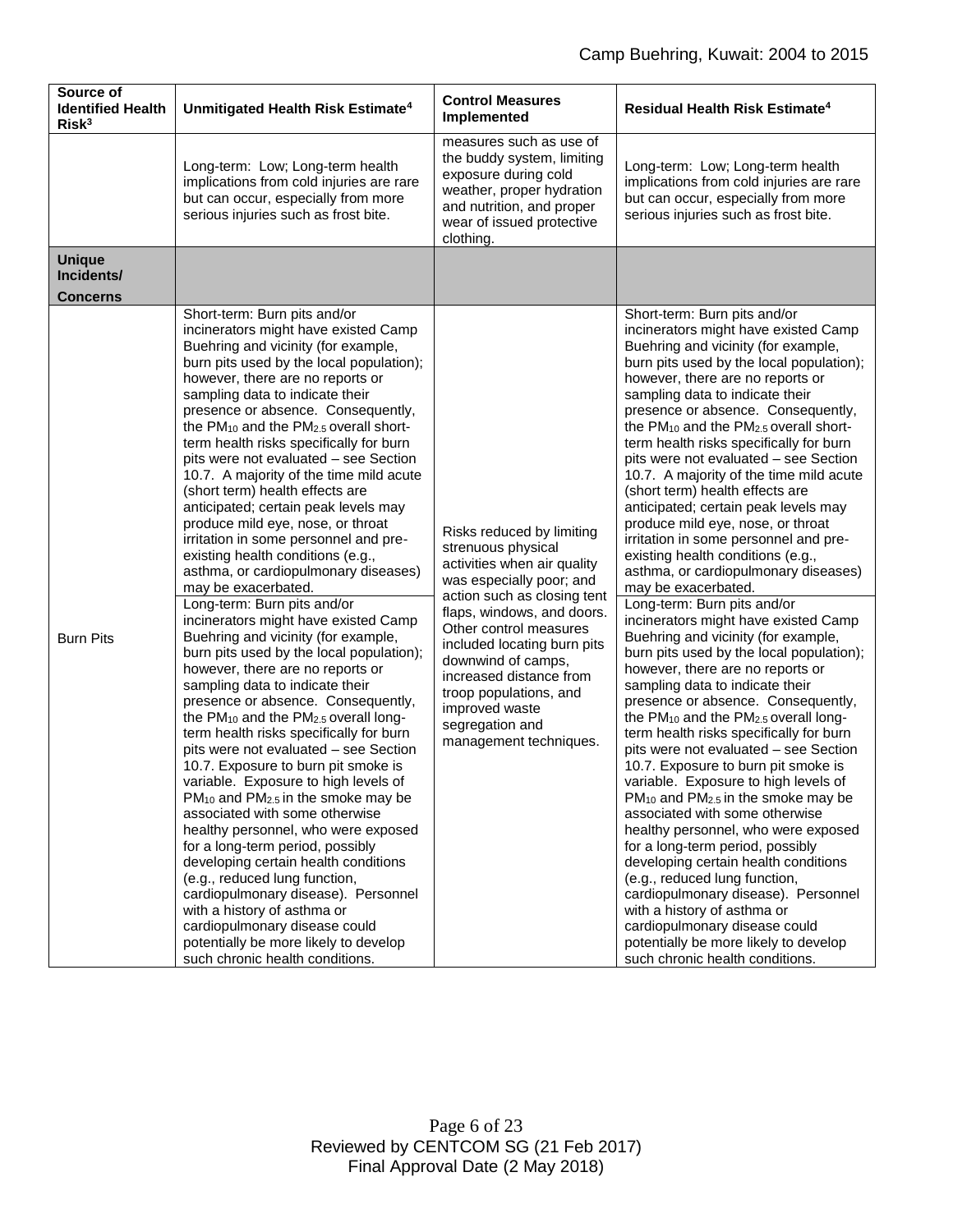| Source of<br><b>Identified Health</b><br>$\,$ Unmitigated Health Risk Estimate $^4$<br>$R$ isk $3$ | <b>Control Measures</b><br>Implemented | <b>Residual Health Risk Estimate<sup>4</sup></b> |
|----------------------------------------------------------------------------------------------------|----------------------------------------|--------------------------------------------------|
|----------------------------------------------------------------------------------------------------|----------------------------------------|--------------------------------------------------|

<sup>1</sup>This Summary Table provides a qualitative estimate of population-based short- and long-term health risks associated with the occupational environment conditions at Camp Buehring. It does not represent an individual exposure profile. Actual individual exposures and health effects depend on many variables. For example, while a chemical may have been present in the environment, if a person did not inhale, ingest, or contact a specific dose of the chemical for adequate duration and frequency, then there may have been no health risk. Alternatively, a person at a specific location may have experienced a unique exposure which could result in a significant individual exposure. Any such person seeking medical care should have their specific exposure documented in an SF600.

 $2$ This assessment is based on specific environmental sampling data and reports obtained from 01 Jan 2004 through 31 Dec 2015. Sampling locations are assumed to be representative of exposure points for the camp population but may not reflect all the fluctuations in environmental quality or capture unique exposure incidents.

<sup>3</sup>This Summary Table is organized by major categories of identified sources of health risk. It only lists those sub-categories specifically identified and addressed at Camp Buehring. The health risks are presented as Low, Moderate, High or Extremely High for both acute and chronic health effects. The health risk level is based on an assessment of both the potential severity of the health effects that could be caused and probability of the exposure that would produce such health effects. Details can be obtained from the Army Public Health Center [APHC]. Where applicable, "None Identified" is used when though a potential exposure is identified, and no health risks of either a specific acute or chronic health effects are determined. More detailed descriptions of OEH exposures that are evaluated but determined to pose no health risk are discussed in the following sections of this report.

<sup>4</sup>Health risks in this Summary Table are based on quantitative surveillance thresholds (e.g., endemic disease rates; host/vector/pathogen surveillance) or screening levels, e.g., Military Exposure Guidelines (MEGs) for chemicals*.* Some previous assessment reports may provide slightly inconsistent health risk estimates because quantitative criteria such as MEGs may have changed since the samples were originally evaluated and/or because this assessment makes use of all historic site data while previous reports may have only been based on a select few samples.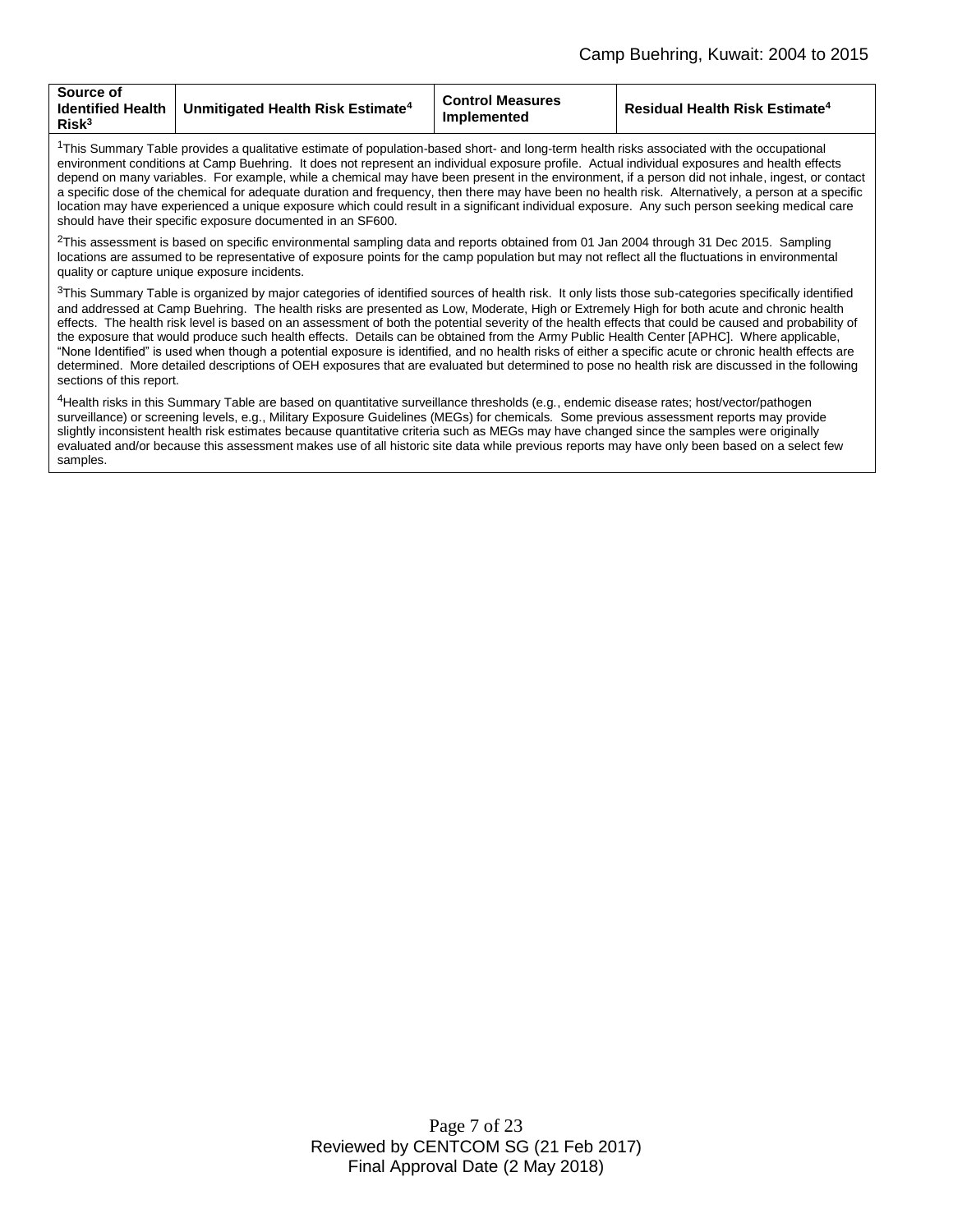# **1 Discussion of Health Risks at Camp Buehring, Kuwait by Source**

The following sections provide additional information about the OEH conditions summarized above. All risk assessments were performed using the methodology described in the U.S. Army Public Health Command (USAPHC) Technical Guide 230, *Environmental Health Risk Assessment and Chemical Exposure Guidelines for Deployed Military Personnel* (Reference 4). All OEH risk estimates represent residual risk after accounting for preventive controls in place. Occupational exposures and exposures to endemic diseases are greatly reduced by preventive measures. For environmental exposures related to airborne dust, there are limited preventive measures available, and available measures have little efficacy in reducing exposure to ambient conditions.

The ProUCL version 5.0 software package was used for statistical analyses (Reference 5). Means are followed by standard deviation (SD). Risk characterization was based on the 95 percent upper confidence level of the arithmetic mean (95% UCL) or the arithmetic mean depending on the quality and quantity of the data being evaluated. The sample mean is an uncertain estimate of the true mean of the population exposure point concentration (PEPC). The 95% UCL reduces the uncertainty inherent in the sample mean and states with a higher level of confidence that the mean PEPC is no greater than the 95% UCL.

# **2 Air**

### 2.1 Site-Specific Sources Identified

Camp Buehring is situated in a dusty semi-arid desert environment. Inhalational exposure to high levels of dust and particulate matter, such as during high winds or dust storms, may result in mild to more serious short-term health effects (e.g., eye, nose or throat and lung irritation) in some personnel. Additionally, certain subgroups of the deployed forces (e.g., those with pre-existing asthma/cardio pulmonary conditions) are at greatest risk of developing notable health effects.

#### 2.2 Particulate matter

Particulate matter (PM) is a complex mixture of extremely small particles suspended in the air. The PM includes solid particles and liquid droplets emitted directly into the air by sources such as: power plants, motor vehicles, aircraft, generators, construction activities, fires, and natural windblown dust. The PM can include sand, soil, metals, volatile organic compounds (VOC), allergens, and other compounds such as nitrates or sulfates that are formed by condensation or transformation of combustion exhaust. The PM composition and particle size vary considerably depending on the source. Generally, PM of health concern is divided into two fractions: PM<sub>10</sub>, which includes coarse particles with a diameter of 10 micrometers or less, and fine particles less than 2.5 micrometers ( $PM_{2.5}$ ), which can reach the deepest regions of the lungs when inhaled. Exposure to excessive PM is linked to a variety of potential health effects.

#### 2.3 Particulate matter, less than 10 micrometers ( $PM_{10}$ )

### 2.3.1 Exposure Guidelines:

Short Term (24-hour) PM<sub>10</sub> (micrograms per cubic Long-term PM<sub>10</sub> MEG ( $\mu$ g/m<sup>3</sup>): meter, μg/m<sup>3</sup>):

- 
- Negligible MEG = 250 **a** Not defined and not available.
- 
- Marginal MEG  $=$  420 Critical MEG = 600

Page 8 of 23 Reviewed by CENTCOM SG (21 Feb 2017) Final Approval Date (2 May 2018)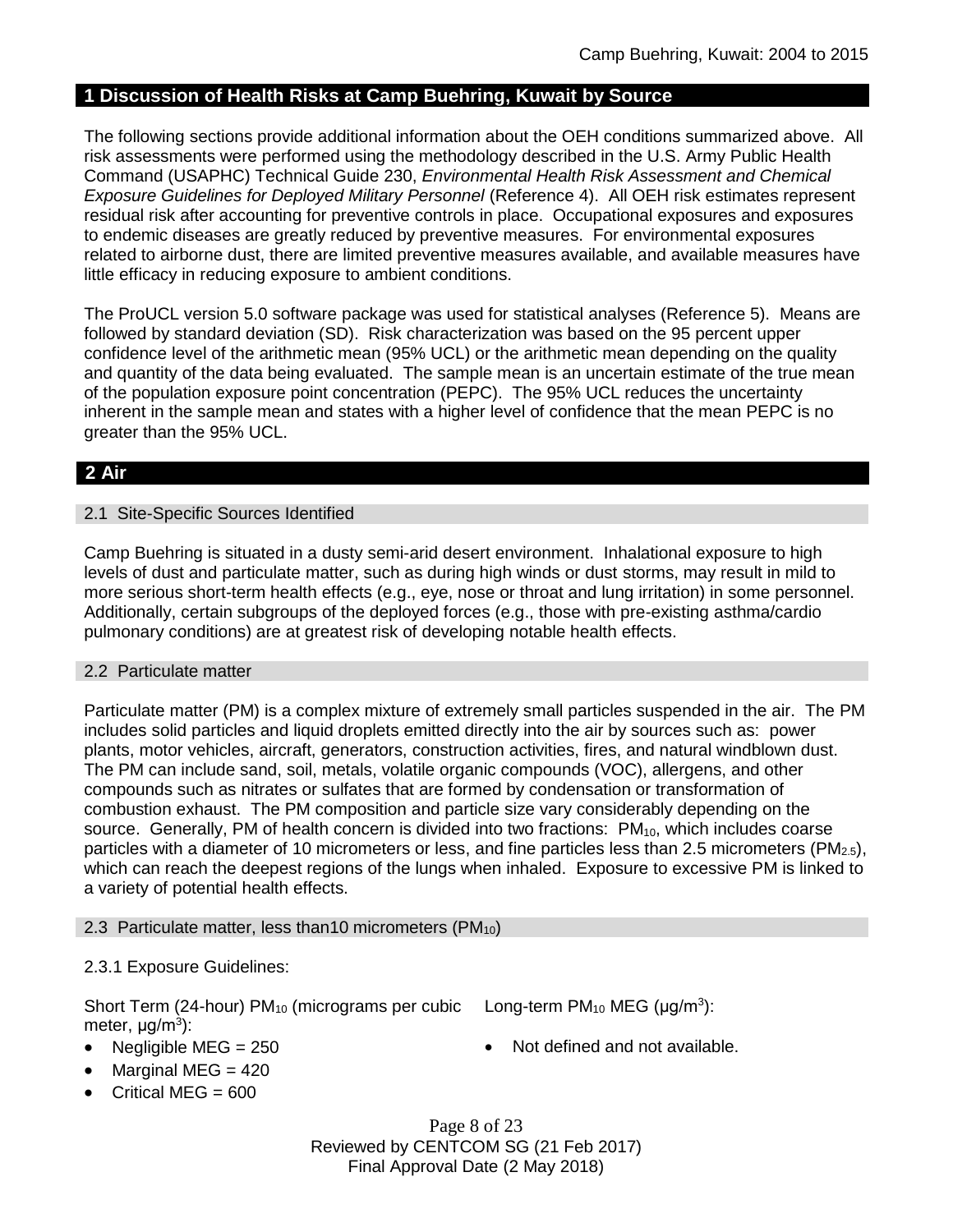### 2.3.2 Sample data/Notes:

A total of 132 valid PM<sub>10</sub> air samples were collected from 10 June 2004 to 24 November 2008. The results of the 24-hour PM<sub>10</sub> sample concentrations with a range of 14  $\mu$ g/m<sup>3</sup> – 852  $\mu$ g/m<sup>3</sup>, mean = 191 μg/m<sup>3</sup>, SD = 152.2 μg/m<sup>3</sup>, and 95% UCL = 213 μg/m<sup>3</sup>.

# 2.3.3 Short-term health risks:

**Low to High:** The short-term health risk assessment was below the negligible hazard severity level based on the 95% UCL of the  $PM_{10}$  sample concentration and High for peak  $PM_{10}$  sample concentrations at Camp Buehring. Daily average health risk levels for PM<sub>10</sub> at Camp Buehring show no hazard for 78%, Low health risk for 15%, Moderate health risk for 4%, and High health risk for 3% of the time. Confidence in the short-term  $PM_{10}$  health risk assessment is low (Reference 4, Table 3-6).

For the highest observed  $PM_{10}$  sample concentration, the hazard severity was critical. During peak exposures above the critical hazard severity level (600  $\mu$ g/m<sup>3</sup>), most if not all personnel experience very notable eye, nose, and throat irritation and respiratory effects. Visual acuity is impaired, as is overall aerobic capacity. Those with a history of asthma or cardiopulmonary disease may experience more severe symptoms. (Reference 4, Table 3-11).

# 2.3.4 Long-term health risk:

**Not Evaluated-no available health guidelines**. The U.S. Environmental Protection Agency (EPA) has retracted its long-term standard (National Ambient Air Quality Standards, NAAQS) for  $PM_{10}$  due to an inability to clearly link chronic health effects with chronic  $PM_{10}$  exposure levels.

2.4 Particulate Matter, less than 2.5 micrometers ( $PM<sub>2.5</sub>$ )

# 2.4.1 Exposure Guidelines:

Short Term (24-hour)  $PM<sub>2.5</sub>$  ( $\mu$ g/m<sup>3</sup>):

- 
- Marginal MEG =  $250$  extended to Marginal MEG =  $65$ .
- Critical MEG = 500

2.4.2 Sample data/Notes:

): Long-term (1year)  $PM_{2.5}$  (µg/m<sup>3</sup>):

- Negligible MEG = 65 Negligible MEG = 15
	-

A total of 215 valid PM2.5 air samples were collected from 9 October 2005 to 8 September 2015. The results of the 24-hour PM<sub>10</sub> sample concentrations with a range of 4  $\mu$ g/m<sup>3</sup> – 435  $\mu$ g/m<sup>3</sup>, mean = 75 μg/m<sup>3</sup>, SD = 65 μg/m<sup>3</sup>, and 95% UCL = 94 μg/m<sup>3</sup>.

2.4.3 Short-term health risks:

Low to Moderate: The short-term PM<sub>2.5</sub> health risk assessment is Low to Moderate for peak PM<sub>2.5</sub> sample concentrations. A Low health risk is expected to have little or no impact on accomplishing the mission (Reference 4, Table 3-2). Daily average health risk levels for  $PM_{2.5}$  at Camp Buehring show no hazard for 61%, low health risk for 35%, and moderate health risk for 4% of the time. Confidence in the short-term PM<sub>2.5</sub> health risk assessment is low (Reference 4, Table 3-6).

The results of the 95% UCL indicate that the hazard severity was negligible (65  $\mu$ g/m<sup>3</sup> to 250  $\mu$ g/m<sup>3</sup>) for PM<sub>2.5</sub> sample concentrations. During typical exposures at the negligible hazard severity level, few

> Page 9 of 23 Reviewed by CENTCOM SG (21 Feb 2017) Final Approval Date (2 May 2018)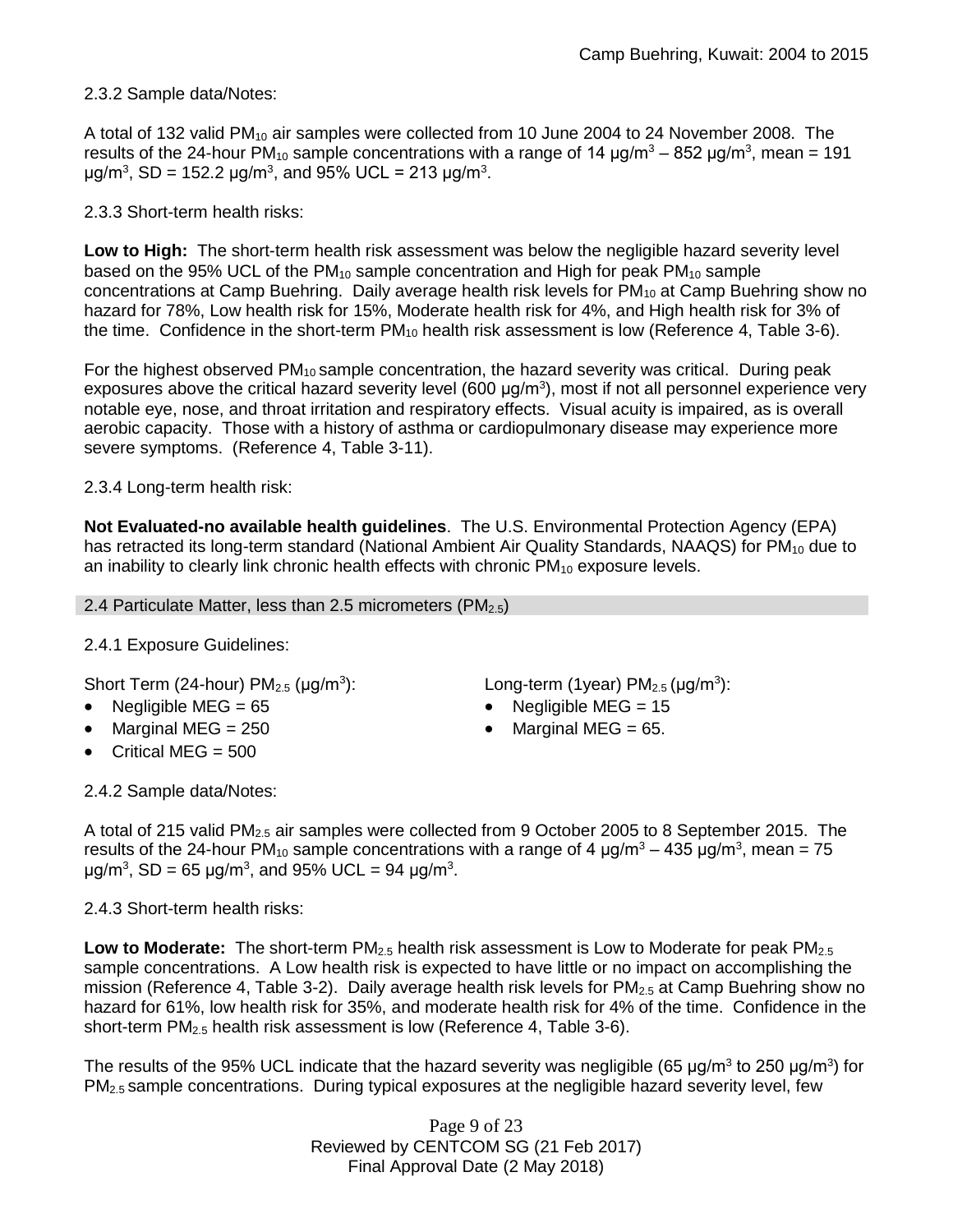exposed personnel (if any) are expected to have noticeable health effects during mission (Reference 4, Table 3-6).

For the highest observed PM<sub>2.5</sub> exposure, the hazard severity was critical ( $\geq 500$  µg/m<sup>3</sup>). During peak exposures at the critical hazard severity level, exposed personnel will have limited ability to perform most critical tasks (Reference 4, Table 3-6).

### 2.4.4 Long-term health risks:

**Moderate:** The long-term health risk assessment is Moderate. A Moderate health risk level suggests that long-term exposure to  $PM_{2.5}$  is expected to require limited future medical surveillance activities and related resources (Reference 4, Table 3-3). Confidence in the long-term  $PM_{2.5}$  health risk assessment is low (Reference 4, Table 3-6).

The results of the 95% UCL indicate that the hazard severity was marginal (≥ 65 µg/m<sup>3</sup>) for typical  $PM<sub>2.5</sub>$  sample concentrations. The results suggest that with repeated exposures above the marginal hazard severity threshold, it is plausible that development of chronic health conditions such as reduced lung function or exacerbated chronic bronchitis, chronic obstructive pulmonary disease (COPD), asthma, atherosclerosis, or other cardiopulmonary diseases could occur in generally healthy troops. Those with a history of asthma or cardiopulmonary disease are considered to be at particular risk (Reference 4, Table 3-12).

#### 2.5 Airborne Metals

2.5.1 Exposure Guidelines:

2.5.2 Sample data/Notes:

A total of 132 valid PM<sub>10</sub> air samples were collected from 10 June 2004 to 24 November 2008. No detected metal concentrations exceeded the short- or long-term MEGs.

A total of 215 valid airborne metal PM2.5 samples were collected from 9 October 2005 to 8 September 2015. No detected metal concentrations exceeded the short- or long-term MEGs.

2.5.3 Short-term health risks:

#### **None identified based on the available sampling data.**

2.5.4 Long-term health risks:

#### **None identified based on the available sampling data.**

#### 2.6 Volatile Organic Compounds (VOC)

2.6.1 Exposure Guidelines:

2.6.2 Sample data/Notes:

A total of five valid volatile organic chemical (VOC) air samples collected from 15 February 2007 to 9 February 2007. None of the analyzed VOC pollutants were found at concentrations above short or long-term MEGs.

> Page 10 of 23 Reviewed by CENTCOM SG (21 Feb 2017) Final Approval Date (2 May 2018)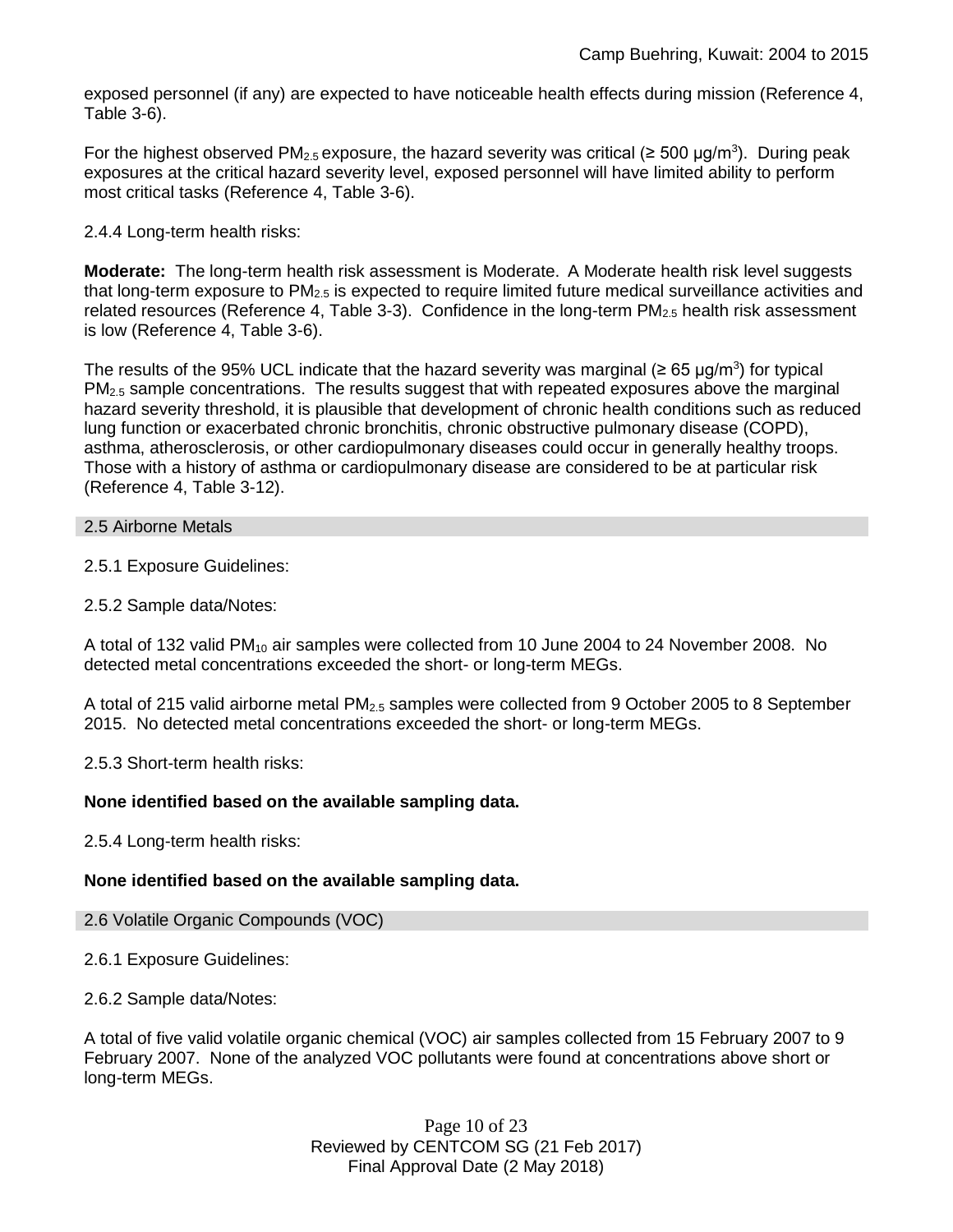2.6.3 Short and long-term health risks:

**None identified based on the available sampling data.** No parameters exceeded 1-year Negligible MEGs.

2.6.3 Short and long-term health risks:

**None identified based on the available sampling data.** No parameters exceeded 1-year Negligible MEGs.

### **3 Soil**

3.1 Site-Specific Sources Identified

3.2 Sample data/Notes:

A total of 79 valid surface soil samples were collected from 1 May 2006 to 9 February 2009, to assess OEH health risk to deployed personnel. The primary soil contamination exposure pathways are dermal contact and dust inhalation. Typical parameters analyzed for included semi volatile organic compounds (SVOCs), heavy metals, polychlorinated biphenyls (PCBs), pesticides, and herbicides. If the contaminant was known or suspected, other parameters may have been analyzed for (i.e., total petroleum hydrocarbons (TPH) and polycyclic aromatic hydrocarbons (PAH) near fuel spills). The percent of the population exposed to soil and associated dust in the sampled areas was > 75% for nine samples, 50 > 75% for one sample, 25 <50% for two samples, 10 > 25% for 44 sample, and < 10% for 23 samples. For the risk assessment, personnel are assumed to remain at this location for 6 months to 1 year.

3.3 Short-term health risk:

**Not an identified source of health risk**. Currently, sampling data for soil are not evaluated for short term (acute) health risks**.**

3.4 Long-term health risk:

**None identified based on available sample data.** No parameters exceeded 1-year Negligible MEGs.

### **4 Water**

In order to assess the health risk to U.S. personnel from exposure to water in theater, the APHC (PROV) identified the most probable exposure pathways. These are based on the administrative information provided on the field data sheets submitted with the samples taken over the time period being evaluated. Based on the information provided from the field, all samples for untreated water samples were associated with source water for treatment and no exposure pathways were associated with those samples. Therefore, untreated samples are not assessed as potential health hazards. It is assumed that 100% of all U.S. personnel at Camp Buehring will be directly exposed to reverse osmosis water purification unit (ROWPU) treated, disinfected fresh bulk water, bottled water, and untreated well water since this classification of water is primarily used for personal hygiene, showering, cooking, and for use at vehicle wash racks. Field data sheets indicate that bottled water is the primary source of drinking water. Because treated water was used for personal hygiene to include brushing teeth, and for cooking, treated water was considered drinking water for the risk assessment.

> Page 11 of 23 Reviewed by CENTCOM SG (21 Feb 2017) Final Approval Date (2 May 2018)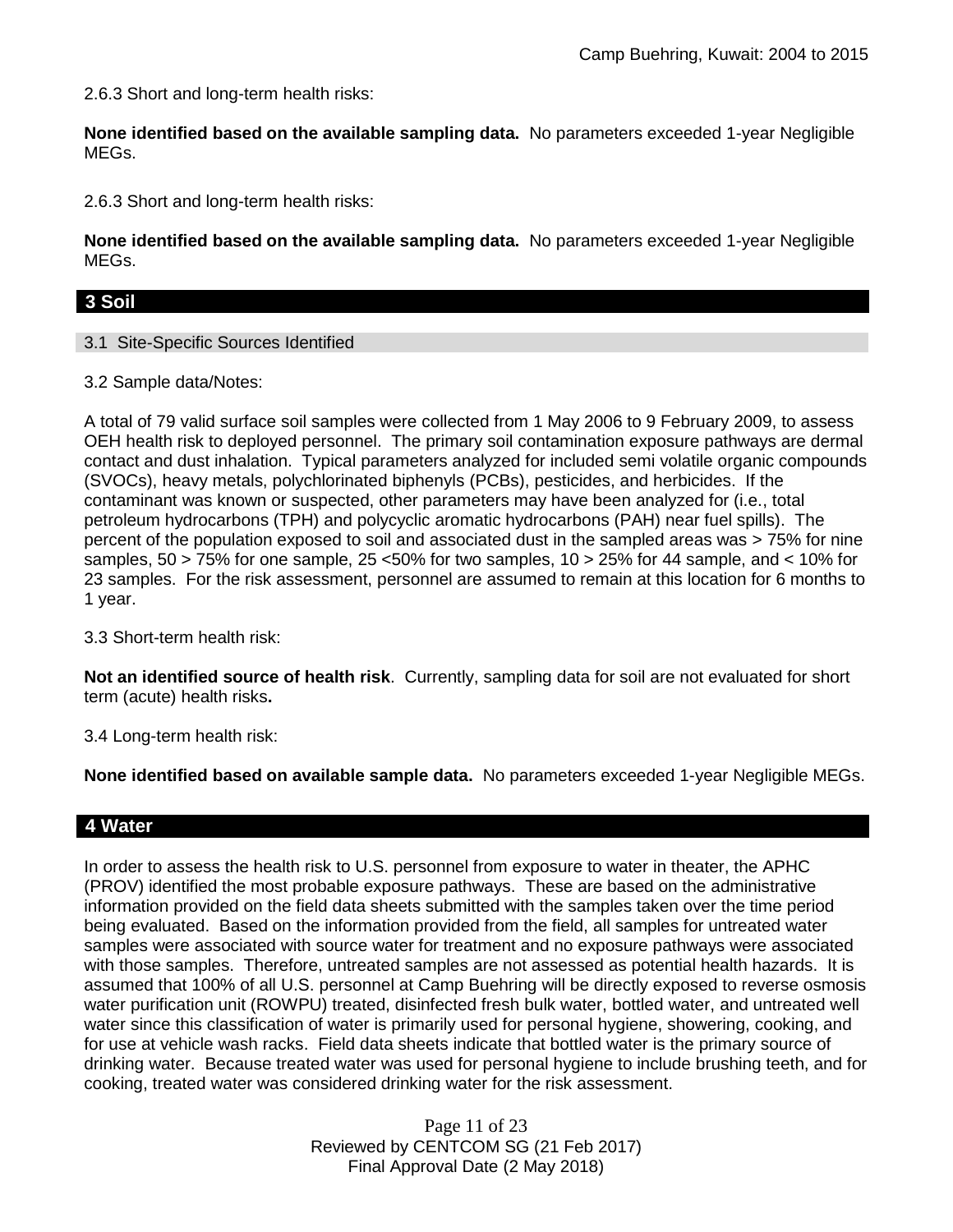# 4.1 Drinking Water: Disinfected and Bottled Water

### 4.1.1 Site-Specific Sources Identified

Although the primary route of exposure for most microorganisms is ingestion of contaminated water, dermal exposure to some microorganisms, chemicals, and biologicals may also cause adverse health effects. Complete exposure pathways would include drinking, brushing teeth, personal hygiene, cooking, providing medical and dental care using a contaminated water supply or during dermal contact at vehicle or aircraft wash racks. According to field data sheets there were three bottled water brands used. However, the names of the bottled water brands were not listed.

4.1.2 Exposure Guidelines:

Short-term Antimony 14 day 5 liter (L)/day (milligrams per liter, mg/L):

Long-term Antimony 1 year 5L/day (mg/L):

- - Negligible MEG = 0.014 Negligible MEG = 0.006

4.1.3 Sample data/Notes:

Antimony (CASN 7440-36-0) is a naturally occurring silvery white metal. Small amounts of antimony can be released to the environment by incinerators and coal burning. Acute effects of antimony in drinking water may cause nausea, vomiting, and diarrhea (Reference 6).

Dimethylphthalate (CASN 131-11-3). Dimethyl phthalate is used in manufacturing solid rocket propellant and consumer products such as insect repellents and plastics. Phthalates are metabolized and excreted quickly and do not accumulate in the body (Reference 7).

To assess the potential for adverse health effects to troops, the following assumptions were made about dose and duration: A conservative (protective) assumption was that personnel routinely ingested 5 L/day of drinking water for up to 365 days (1-year). It was further assumed that control measures were not used. A total of 28 valid treated water samples and two valid bottled water samples collected from 24 July 2005 to 26 March 2015 were analyzed to characterize risk of drinking water at Camp Buehring. A single sample detected antimony. The sample concentration of antimony was 0.022 mg/L which was above the 14 day 5L/d negligible MEG of 0.014 mg/L. Because antimony was detected in less than 5% of the total samples antimony was not evaluated as a potential long term hazard. Dimethylphthalate was detected in 17 samples with a range of 0.00035 mg/L to 0.024 mg/L, Average  $=$ 0.0022 mg/L,  $SD = 0.0046$  mg/L,  $95\%$  UCL = 0.0059 mg/L. Currently, there are no MEGs or a water quality reference dose from the EPA associated with Dimethylphthalate. No other chemicals were above the short or long term MEGs.

4.1.4 Short-term and long-term health risk:

**Low**. The short-term health risk assessment is Low for peak antimony sample concentration. A Low health risk is expected little or no impact on accomplishing the mission (Reference 4, Table 3-2). Confidence in the short-term health risk assessment is low (Reference 4, Table 3-6).

4.1.5 Long-term health risk:

**None identified based on available sample data.** No parameters exceeded 1-year Negligible MEGs.

Page 12 of 23 Reviewed by CENTCOM SG (21 Feb 2017) Final Approval Date (2 May 2018)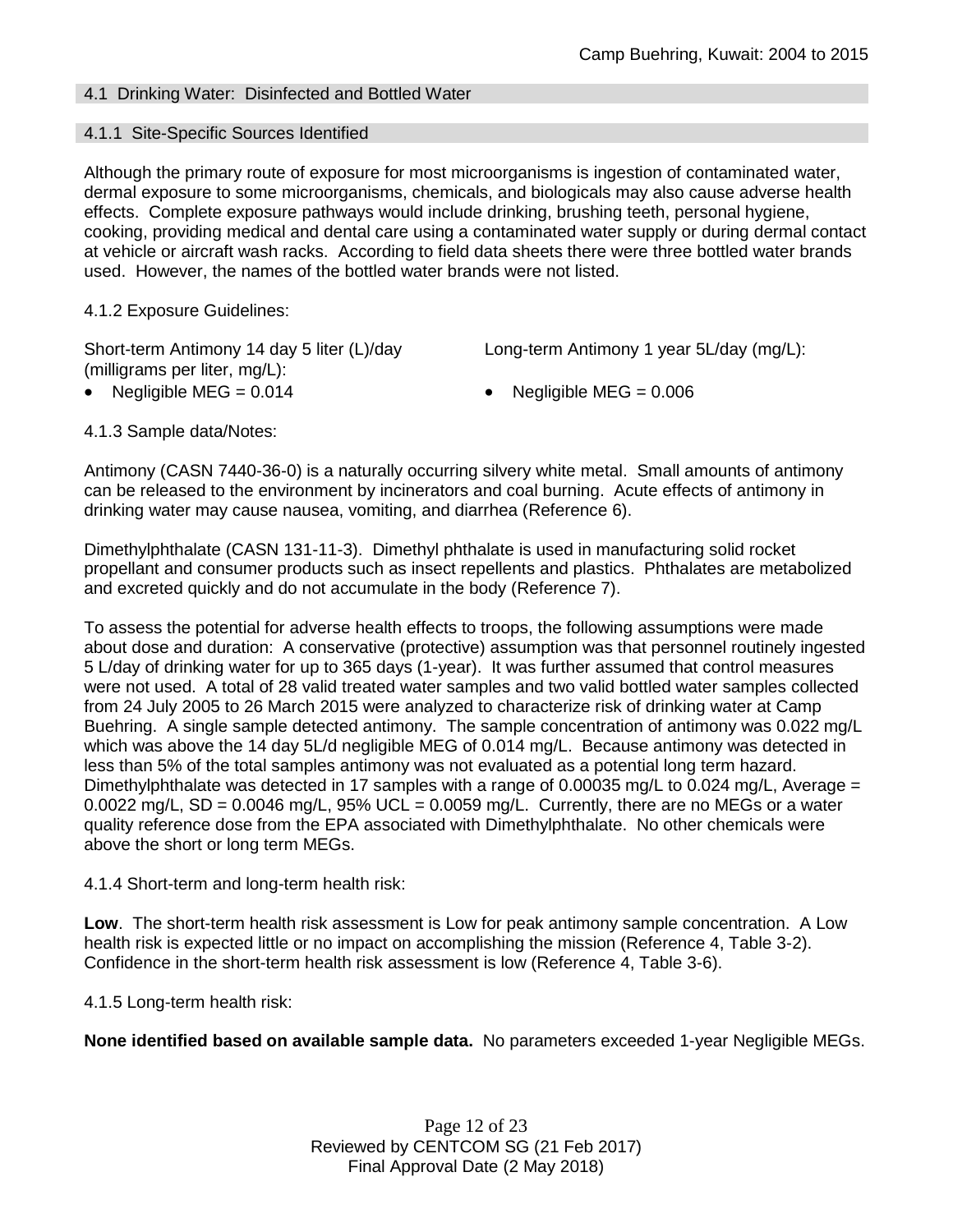# **5 Military Unique**

#### 5.1 Chemical Biological, Radiological Nuclear (CBRN) Weapons

No specific hazard sources were documented in the Defense Occupational and Environmental Health Readiness System (DOEHRS) or the Military Exposure Surveillance Library (MESL) from 01 Jan 2004 through 31 Dec 2015 timeframe (References 1 and 8).

#### 5.2 Depleted Uranium (DU)

No specific hazard sources were documented in the DOEHRS or MESL from 01 Jan 2004 through 31 Dec 2015 timeframe (References 1 and 8).

#### 5.3 Ionizing Radiation

No specific hazard sources were documented in the DOEHRS or MESL from 01 Jan 2004 through 31 Dec 2015 timeframe (References 1 and 8).

#### 5.4 Non-Ionizing Radiation

No specific hazard sources were documented in the DOEHRS or MESL from 01 Jan 2004 through 31 Dec 2015 timeframe (References 1 and 8).

#### **6 Endemic Diseases**

This document lists the endemic diseases reported in the region, the specific health risks and severity and general health information about the diseases. CENTCOM Modification (MOD) 12 (Reference 8) lists deployment requirements, to include immunizations and chemoprophylaxis, in effect during the timeframe of this POEMS.

#### 6.1 Food borne and Waterborne Diseases

Food borne and waterborne diseases in the area are transmitted through the consumption of local food and water. Local unapproved food and water sources (including ice) are heavily contaminated with pathogenic bacteria, parasites, and viruses to which most U.S. Service Members have little or no natural immunity. Diarrheal diseases are expected to temporarily incapacitate a high percentage of U.S. personnel within days if local food, water, or ice is consumed. Hepatitis A can cause prolonged illness in a smaller percentage of unvaccinated personnel. Vaccinations are required for DoD personnel and contractors. In addition, although not specifically assessed in this document, significant outbreaks of viral gastroenteritis (e.g., norovirus) and food poisoning (e.g., *Bacillus cereus*, *Clostridium perfringens*, *Staphylococcus* spp.) may occur. Key disease risks are summarized below:

Mitigation strategies were in place and included consuming food and water from approved sources, vaccinations (when available), frequent hand washing and general sanitation practices.

#### 6.1.1 Diarrheal diseases (bacteriological)

**High, mitigated to Low**: Diarrheal diseases are expected to temporarily incapacitate an operationally significant percentage of personnel (potentially 11% - 50% per month) within days if local food, water, or ice is consumed. Field conditions (including lack of hand washing and primitive sanitation) may facilitate person-to-person spread and epidemics. Typically mild disease treated in outpatient setting;

> Page 13 of 23 Reviewed by CENTCOM SG (21 Feb 2017) Final Approval Date (2 May 2018)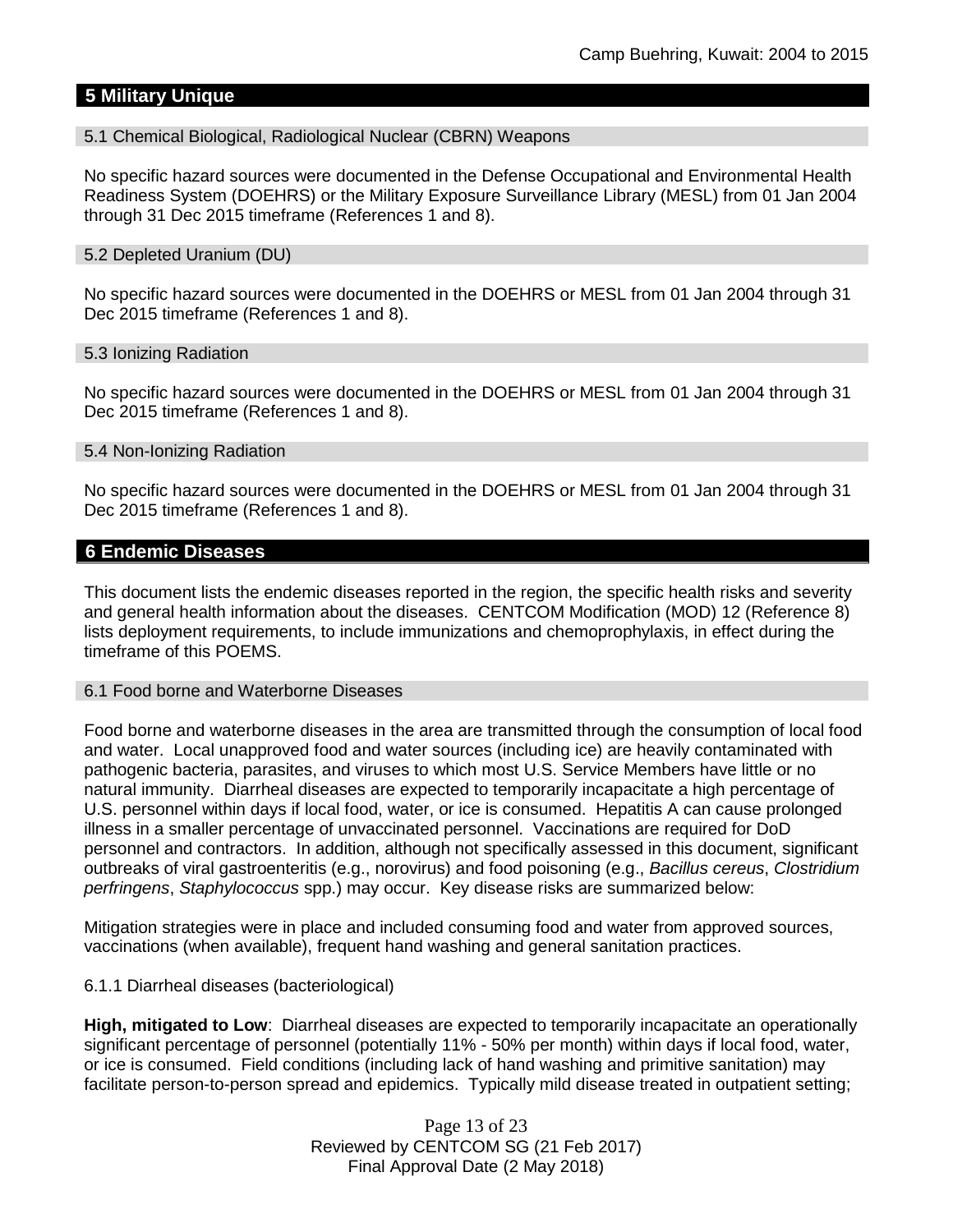recovery and return to duty in less than 72 hours with appropriate therapy. A small proportion of infections may require greater than 72 hours limited duty, or hospitalization.

### 6.1.2 Hepatitis A, typhoid/paratyphoid fever, and diarrhea-protozoal

**Moderate, mitigated to Low**: Unmitigated health risk to U.S. personnel is Moderate year round for hepatitis A, typhoid/paratyphoid fever, and diarrhea-protozoal. Mitigation was in place to reduce the risks to low. Hepatitis A, typhoid/paratyphoid fever, and diarrhea-protozoal disease may cause prolonged illness in a small percentage of personnel (less than 1% per month). Although much rarer, other potential diseases in this area that are also considered a Moderate risk include: hepatitis E, diarrhea-cholera, and brucellosis.

### 6.1.3 Short-term Health Risks:

**Low**: The overall unmitigated short-term risk associated with food borne and waterborne diseases are considered High (bacterial diarrhea) to Moderate (hepatitis A, typhoid/paratyphoid fever, diarrheacholera, diarrhea-protozoal, brucellosis, and hepatitis E) if local food or water is consumed. Preventive Medicine measures reduced the risk to Low. Confidence in the health risk estimate is high.

6.1.5 Long-term Health Risks:

### **None identified based on available data.**

### 6.2 Arthropod Vector-Borne Diseases

Ecological conditions in rural areas support arthropod vectors, including ticks and sand flies, with variable rates of disease transmission. A variety of vector-borne diseases occur at low levels. Individually, most of these diseases are likely to cause only rare cases, but the overall risk may be significant in some areas. Mitigation strategies were in place and included proper wear of treated uniforms, application of repellent to exposed skin, and use of bed nets and chemoprophylaxis (when applicable). Additional methods included the use of pesticides, reduction of pest/breeding habitats, and engineering controls.

#### 6.2.1 Leishmaniasis

**Moderate, mitigated to Low**: The disease risk is Moderate during the warmer months when sandflies are most prevalent, but reduced to low with mitigation measures. Leishmaniasis is transmitted by sand flies. Rare cases (less than 0.1% per month attack rate) could occur among personnel exposed to sandfly bites in areas with infected people, rodents, dogs, or other reservoir animals. In groups of personnel exposed to heavily infected sandflies in focal areas, attack rates can be very high (over 50%). There are two forms of the disease; cutaneous (acute form) and visceral (a more latent form of the disease). The leishmaniasis parasites may survive for years in infected individuals and this infection may go unrecognized by physicians in the U.S. when infections become symptomatic years later. Cutaneous infection is unlikely to be debilitating, though lesions may be disfiguring. Visceral leishmaniasis disease can cause severe febrile illness which typically requires hospitalization with convalescence over 7 days.

### 6.2.2 Sandfly fever

**Low**: Sandfly fever has a Low risk. The disease is assessed as present; rare cases (less than 0.1% per month) cannot be ruled out among personnel exposed to sandfly bites. In small groups exposed to heavily infected sandfly populations in focal areas, attack rates can be very high (potentially up to 50%).

> Page 14 of 23 Reviewed by CENTCOM SG (21 Feb 2017) Final Approval Date (2 May 2018)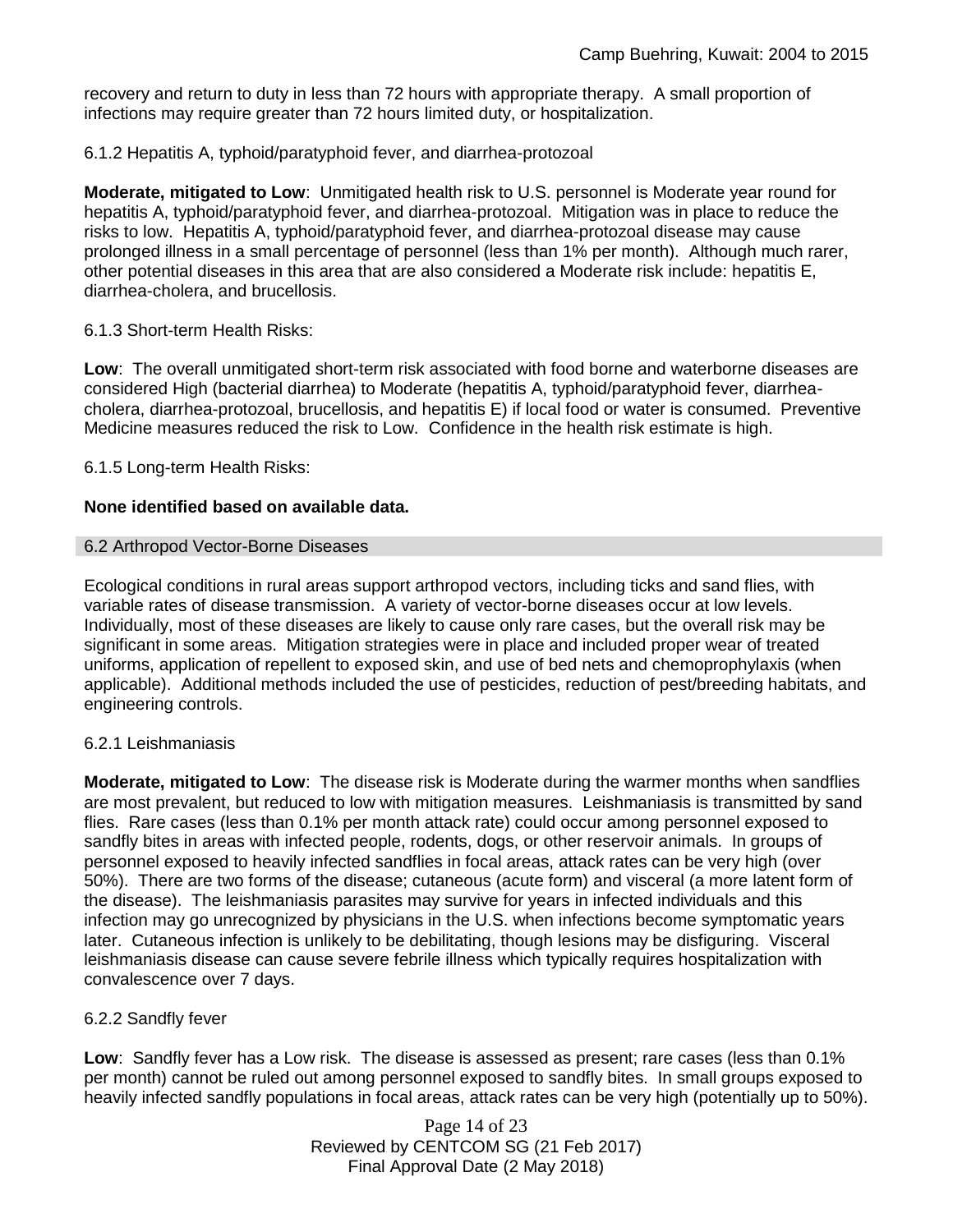The disease is transmitted by sandflies and occurs more commonly in children though adults are still at risk. Sandfly fever disease typically resulted in debilitating febrile illness requiring 1 to 7 days of supportive care followed by return to duty

6.2.3 Sindbis (and Sindbis-like viruses)

**Low**: Risk of sindbis (and sindbis-like viruses) is Low. Disease is assessed as present; rare cases (less than 0.1% per month) cannot be ruled out among personnel exposed to mosquito bites. Debilitating febrile illness often accompanied by rash, typically requiring 1 to 7 days of supportive care; significant arthralgias can persist for several weeks or more in some cases.

### 6.2.4 West Nile fever

**Low**: Disease is assessed as present; rare cases (less than 0.1% per month) cannot be ruled out among personnel exposed to mosquito bites. The disease is maintained by the bird population and transmitted to humans via mosquito vector. Febrile illness typically requiring 1-7 days of inpatient care followed by return to duty; convalescence may be prolonged.

### 6.2.5 Short -term health risks:

**Low:** The unmitigated health risk estimate is Moderate for leishmaniasis-cutaneous (acute), and Low for sandfly fever, sindbis (and sindbis-like viruses) and West Nile fever. Health risk is reduced to low by proper wear of the uniform, application of repellent to exposed skin, and appropriate chemoprophylaxis. Confidence in health risk estimate was high.

### 6.2.6 Long-term health risks:

**Low:** The unmitigated risk is moderate for leishmaniasis-visceral (chronic). Risk is reduced to Low by proper wear of the uniform and application of repellent to exposed skin. Confidence in the risk estimate is high.

#### 6.3 Water Contact Diseases

Operations or activities that involve extensive water contact may result in personnel being temporarily debilitated with leptospirosis in some locations. Leptospirosis health risk typically increases during flooding. In addition, although not specifically assessed in this document, bodies of surface water are likely to be contaminated with human and animal waste. Activities such as wading or swimming may result in exposures to enteric diseases such as diarrhea and hepatitis via incidental ingestion of water. Prolonged water contact also may lead to the development of a variety of potentially debilitating skin conditions such as bacterial or fungal dermatitis. Mitigation strategies were in place and included avoiding water contact and recreational water activities, proper wear of uniform (especially footwear), and protective coverings for cuts/abraded skin.

Malaria was detected in *Anopheles* spp. of mosquitoes during a survey conducted from 4 April - 21 May 2008 (Reference 6).

### 6.3.1 Leptospirosis

**Moderate, mitigated to Low**: Human infections occur seasonally (typically April through October) through exposure to water or soil contaminated by infected animals and is associated with wading, and swimming in contaminated, untreated open water. The occurrence of flooding after heavy rainfall facilitates the spread of the organism because as water saturates the environment *Leptospira* present

> Page 15 of 23 Reviewed by CENTCOM SG (21 Feb 2017) Final Approval Date (2 May 2018)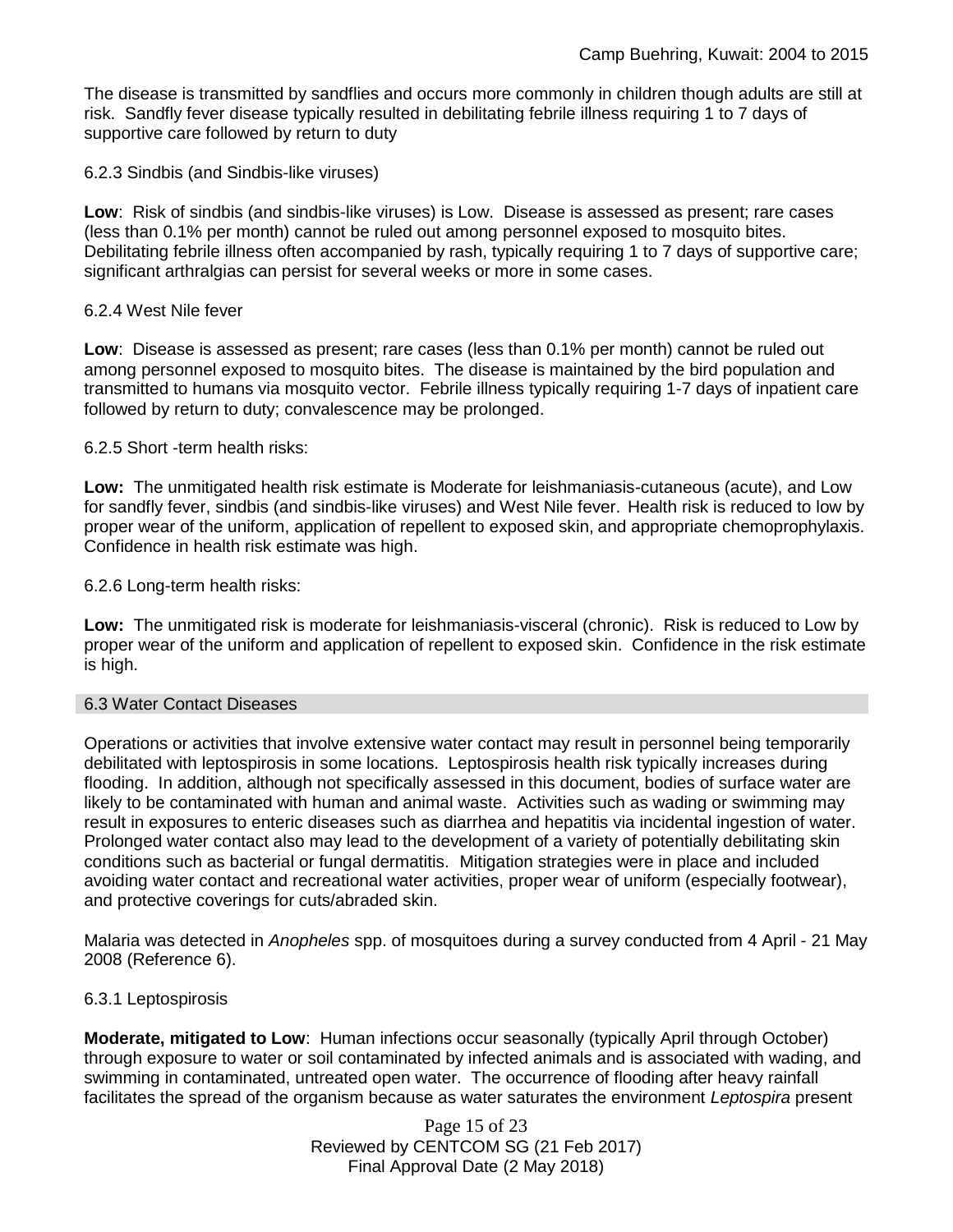in the soil passes directly into surface waters. *Leptospira* can enter the body through cut or abraded skin, mucous membranes, and conjunctivae. Infection may also occur from ingestion of contaminated water. The acute, generalized illness associated with infection may mimic other tropical diseases (for example, dengue fever, malaria, and typhus), and common symptoms include fever, chills, myalgia, nausea, diarrhea, cough, and conjunctival suffusion. Manifestations of severe disease can include jaundice, renal failure, hemorrhage, pneumonitis, and hemodynamic collapse. Recreational activities involving extensive water contact may result in personnel being temporarily debilitated with leptospirosis. Incidence could result in debilitating febrile illness typically requiring 1 to 7 days of inpatient care, followed by return to duty; some cases may require prolonged convalescence. This disease is associated with a Moderate health risk estimate.

### 6.3.2 Short-term health risks:

**Low:** Unmitigated Health risk of leptospirosis is Moderate during warmer months. Mitigation measures reduce the risk to Low. Confidence in the health risk estimate is high.

6.3.3 Long-term health risks:

### **None identified based on available data.**

#### 6.4 Respiratory Diseases

Although not specifically assessed in this document, deployed U.S. forces may be exposed to a wide variety of common respiratory infections in the local population. These include influenza, pertussis, viral upper respiratory infections, viral and bacterial pneumonia, and others. The U.S. military populations living in close-quarter conditions are at risk for substantial person-to-person spread of respiratory pathogens. Influenza is of particular concern because of its ability to debilitate large numbers of unvaccinated personnel for several days. Mitigation strategies were in place and included routine medical screenings, vaccination, enforcing minimum space allocation in housing units, implementing head-to-toe sleeping in crowded housing units, implementation of proper personal protective equipment (PPE) when necessary for healthcare providers and detention facility personnel.

### 6.4.1 Tuberculosis (TB)

**Moderate, mitigated to Low:** Potential health risk to U.S. personnel is Moderate, mitigated to Low, year round. Transmission typically requires close and prolonged contact with an active case of pulmonary or laryngeal TB, although it also can occur with more incidental contact. Individuals with prolonged indoor exposure to the local population are at increased risk for latent TB infection.

#### 6.4.2 Meningococcal meningitis

**Low:** Meningococcal meningitis poses a Low risk and is transmitted from person to person through droplets of respiratory or throat secretions. Close and prolonged contact facilitates the spread of this disease. Meningococcal meningitis is potentially a very severe disease typically requiring intensive care; fatalities may occur in 5-15% of cases.

6.4.3 Short-term health risks:

**Low:** Moderate (TB) to Low (for meningococcal meningitis). Overall risk was reduced to Low with mitigation measures. Confidence in the health risk estimate is high.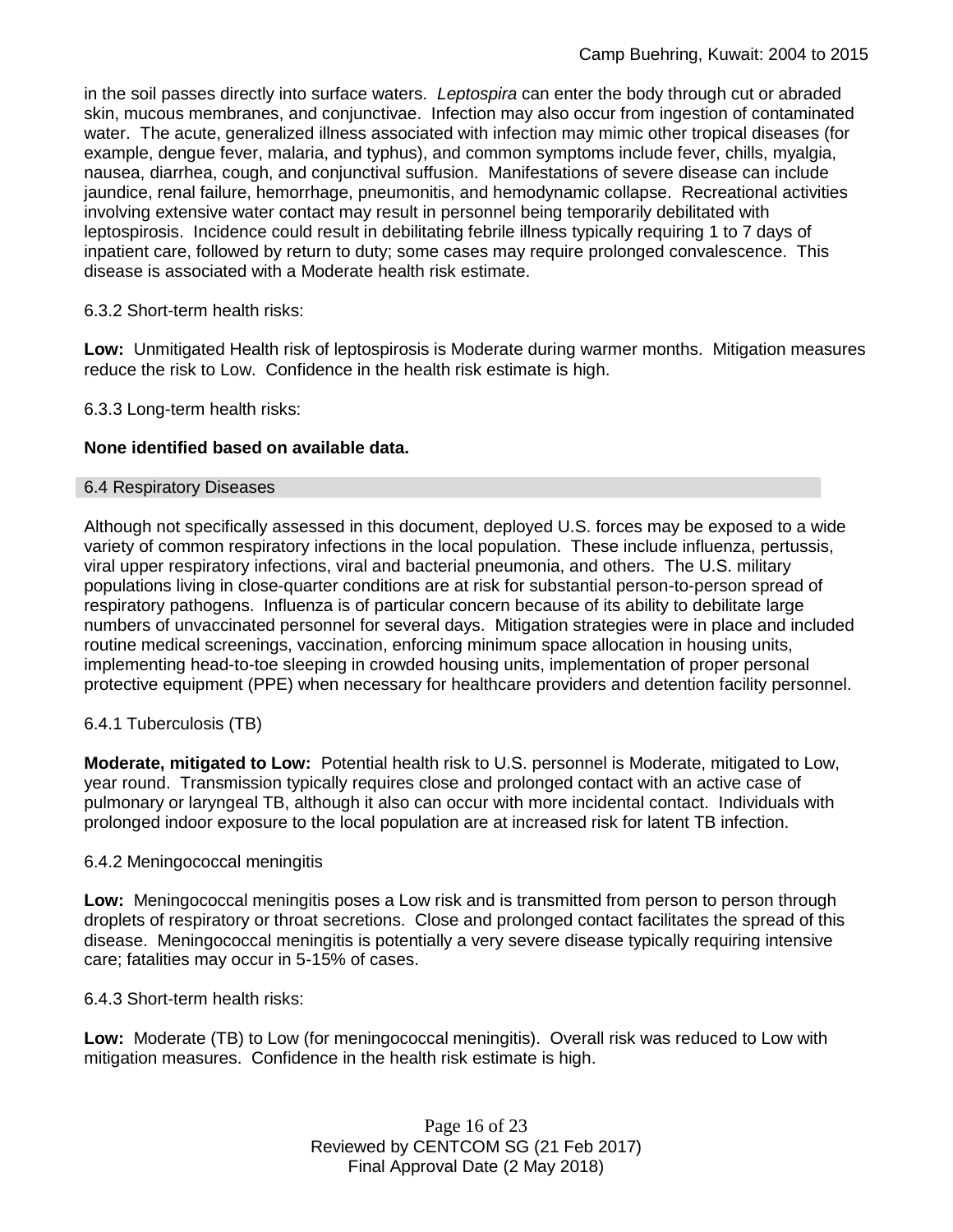### 6.4.4 Long-term health risks:

**None identified based on available data.** Tuberculosis is evaluated as part of the post deployment health assessment (PDHA). A TB skin test is required post-deployment if potentially exposed and is based upon individual service policies.

#### 6.5 Animal-Contact Diseases

#### 6.5.1 Q-Fever

**Moderate, mitigated to Low:** Potential health risk to U.S. personnel is Moderate, but mitigated to Low, year round. Rare cases are possible among personnel exposed to aerosols from infected animals, with clusters of cases possible in some situations. Significant outbreaks (affecting 1-50%) can occur in personnel with heavy exposure to barnyards or other areas where animals are kept. Unpasteurized milk may also transmit infection. The primary route of exposure is respiratory, with an infectious dose as low as a single organism. Incidence could result in debilitating febrile illness, sometimes presenting as pneumonia, typically requiring 1 to 7 days of inpatient care followed by return to duty. Mitigation measures included consuming approved food sources, proper food preparation and cooking temperatures, avoidance of animals and farms, dust abatement when working in these areas, vaccinations, and proper PPE for personnel working with animals.

#### 6.5.2 H5N1 avian influenza

**Low:** Potential health risk to U.S. personnel is Low. Although H5N1 avian influenza (AI) is easily transmitted among birds, bird-to-human transmission is extremely inefficient. Human-to-human transmission appears to be exceedingly rare, even with relatively close contact. Extremely rare cases (less than 0.01% per month attack rate) could occur. Incidence could result in very severe illness with fatality rate higher than 50 percent in symptomatic cases. Mitigation strategies included avoidance of birds/poultry and proper cooking temperatures for poultry products.

6.5.5 Short-term health risks:

**Low:** The short-term unmitigated risk is Moderate for Q-fever, and Low for H5N1 avian influenza. Mitigation measures reduced the overall risk to Low.Confidence in risk estimate is high.

6.5.6 Long-term health risks:

### **None identified based on available data.**

#### 6.6 Aerosolized Dust or Soil-contact Diseases

6.6.1 *Hantavirus* hemorrhagic fever with renal syndrome (HFRS)

**Low:** Potential health risk to U.S. personnel is Low year round. Disease is assessed as present; extremely rare cases (less than 0.01% per month) cannot be ruled out among personnel exposed to dust or aerosols in rodent-infested areas. Attack rates exceeding 1% could occur in small groups exposed to areas with very heavy rodent infestation and dusty conditions. Potentially very severe disease typically requiring prolonged hospitalization, including intensive care; fatalities may occur. *Hantavirus Puumala virus* cases are typically less severe, but can debilitate personnel for several days.

> Page 17 of 23 Reviewed by CENTCOM SG (21 Feb 2017) Final Approval Date (2 May 2018)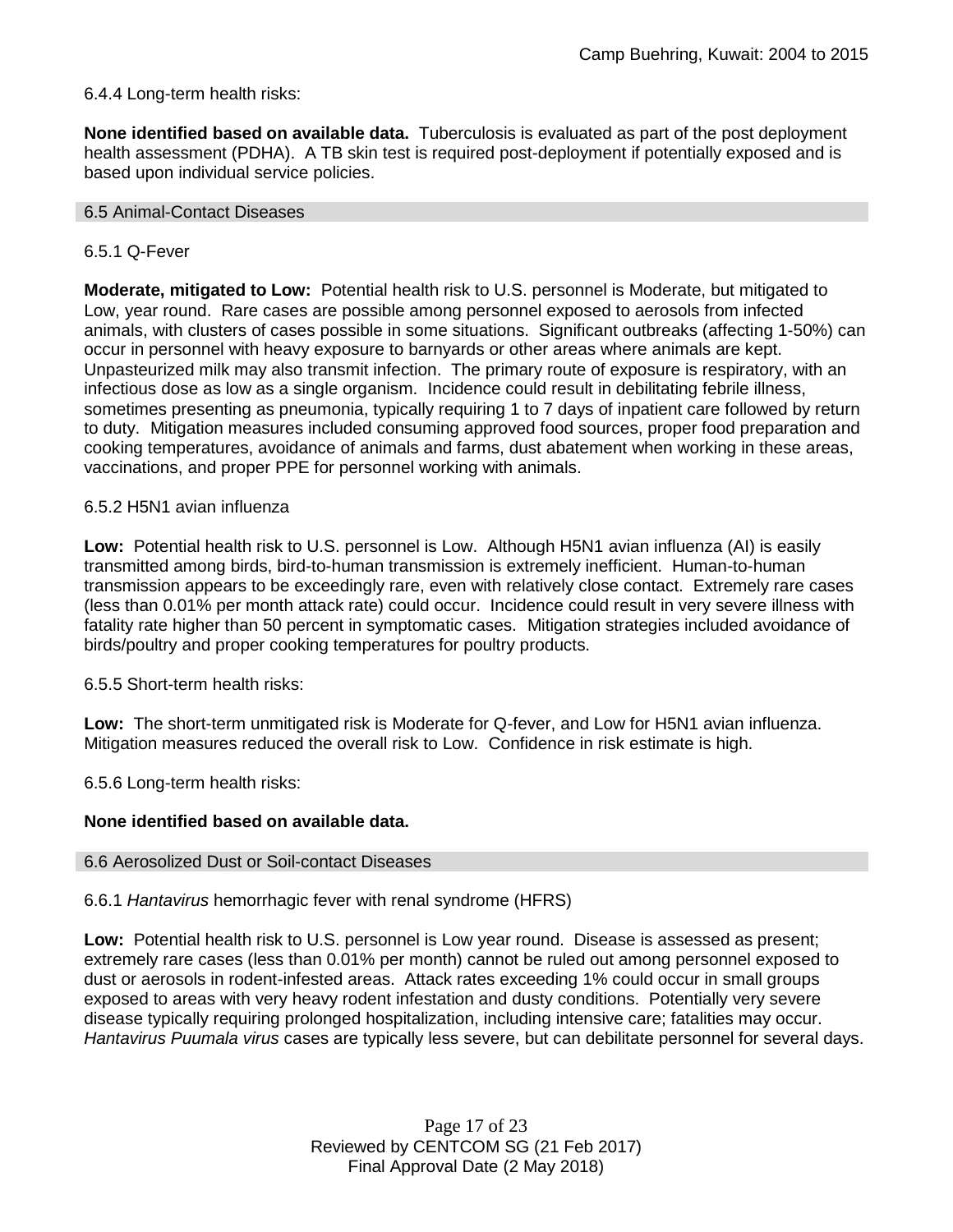6.6.2 Short-term health risks:

**Low:** Risk is Low for *Hantavirus* hemorrhagic fever with renal syndrome (HFRS). Confidence in the health risk estimate is high.

6.6.2 Long-term health risks:

### **None identified based on available data.**

#### **7 Venomous Animals**

All information was taken directly from the Armed Forces Pest Management Board (Reference 9) and the Clinical Toxinology Resources web site from the University of Adelaide, Australia (Reference 10). The species listed below have home ranges that overlap the location of Camp Buehring and vicinity, and may present a health risk if they are encountered by personnel. See Section 9 for more information about pesticides and pest control measures.

7.1 Scorpions

 *Androctonus crassicauda (black scorpion): Severe envenoming possible and potentially lethal, however most stings cause only severe local pain.*

 *Apistobuthus pterygocercus, Buthacus leptochelys*, *Compsobuthus arabicus*, Compsobuthus pallidus, and *Orthochirus scrobiculosus*: Clinical effects unknown; there are a number of dangerous Buthid scorpions, but there are also some known to cause minimal effects only. Without clinical data it is unclear where this species fits within that spectrum.

*Scorpio maurus*: Mild envenoming only, not likely to prove lethal.

#### 7.2 Snakes

*Cerastes gasperettii* (Gasperetti's horned viper): Potentially lethal envenoming, though unlikely.

 *Echis sochureki* (Sochurek's saw-scaled viper): Moderate to severe, potentially lethal envenoming.

 *Malpolon moilensis* (Hooded Malpolon), M*alpolon monspessulanus* (Montpellier snake): Clinical effects varies, but unlikely to cause significant envenoming.

 *Macrovipera lebetina* subspecies e*uphratica* and subspecies *obtuse* (Levantine viper), *Vipera albicornuta* (white-horned viper), (*Walterinnesia aegyptia* (black desert cobra*), and Vipera raddei* (Armenian Mountain Viper): Severe envenoming possible, potentially lethal.

7.3 Short-term health risk:

**Low:** If encountered, effects of venom vary with species from mild localized swelling (e.g. *Scorpio maurus*) to potentially lethal effects (e.g., *Vipera albicornuta*). See effects of venom above. Mitigation strategies included avoiding contact, proper wear of uniform (especially footwear), and timely medical treatment. Confidence in the health risk estimate is low (Reference 4, Table 3-6).

> Page 18 of 23 Reviewed by CENTCOM SG (21 Feb 2017) Final Approval Date (2 May 2018)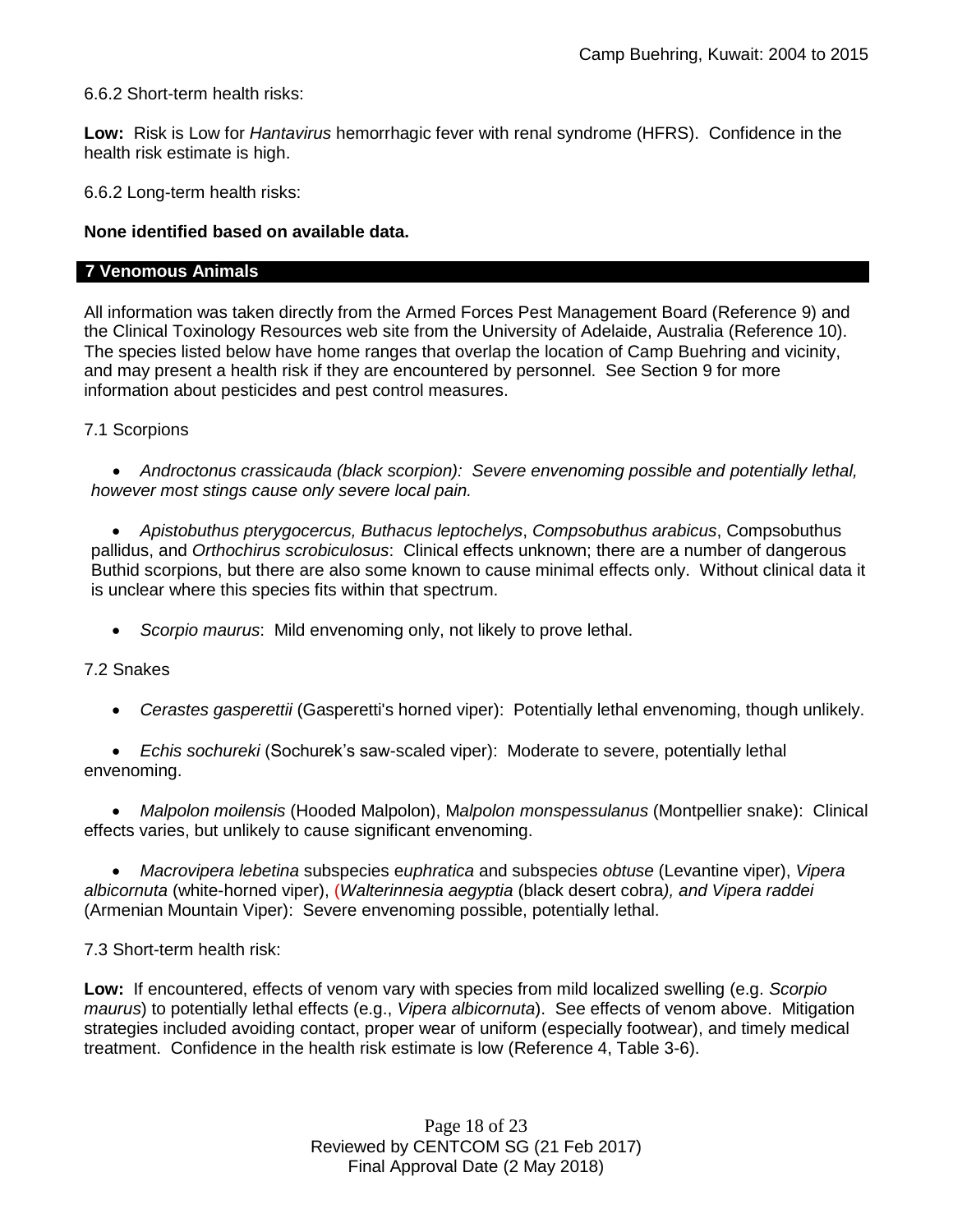# 7.4 Long-term health risk:

# **None identified.**

# **8 Heat/Cold Stress**

#### 8.1 Heat

Summer (June - September) monthly mean daily maximum temperatures range from 110 degrees Fahrenheit (°F) to 117 °F with an average temperature of 114 °F based on historical climatological data from the U.S. Air Force Combat Climatology Center, 14<sup>th</sup> Weather Squadron. The health risk of heat stress/injury based on temperatures alone is Low (< 78 °F) from December – February, high (82- 87.9°F) for March and November, and extremely high (≥ 88°F) from April – October. However, work intensity and clothing/equipment worn pose greater health risk of heat stress/injury than environmental factors alone (Reference 11). Managing risk of hot weather operations included monitoring work/rest periods, proper hydration, and taking individual risk factors (e.g., acclimation, weight, and physical conditioning) into consideration. Risk of heat stress/injury was reduced with preventive measures.

### 8.1.1 Short-term health risk:

**Low to Extremely High, mitigated to Low:** The risk of heat injury was reduced to low through preventive measures such as work/rest cycles, proper hydration and nutrition, and monitoring Wet Bulb Globe Temperature (WBGT). Risk of heat injury in unacclimatized or susceptible populations (older, previous history of heat injury, poor physical condition, underlying medical/health conditions), and those under operational constraints (equipment, PPE, vehicles) is High from April – October, Moderate for March and November, and Low from December – February. Confidence in the health risk estimate is low (Reference 4, Table 3-6).

#### 8.1.2 Long-term health risk:

**Low:** The long-term risk is Low. However, the risk may be greater for certain susceptible persons– those older (i.e., greater than 45 years), in lesser physical shape, or with underlying medical/health conditions. Long-term health implications from heat injuries are rare but may occur, especially from more serious injuries such as heat stroke. It is possible that high heat in conjunction with various chemical exposures may increase long-term health risks, though specific scientific evidence is not conclusive. Confidence in these risk estimates is medium (Reference 4, Table 3-6).

#### 8.2 Cold

Winter (December - March) mean daily minimum temperatures range from 50 °F to 59 °F with an average temperature of 54 °F based on historical climatological data from the U.S. Air Force Combat Climatology Center, 14th Weather Squadron. Because even on warm days a significant drop in temperature after sunset by as much as 40 °F can occur, there is a risk of cold stress/injury from December - March. The risk assessment for Non-Freezing Cold Injuries (NFCI), such as chilblain, trench foot, and hypothermia, is Low based on historical temperature and precipitation data. Frostbite is unlikely to occur because temperatures rarely drop below freezing. However, personnel may encounter significantly lower temperatures during field operations at higher altitudes. As with heat stress/injuries, cold stress/injuries are largely dependent on operational and individual factors instead of environmental factors alone (Reference 11).

> Page 19 of 23 Reviewed by CENTCOM SG (21 Feb 2017) Final Approval Date (2 May 2018)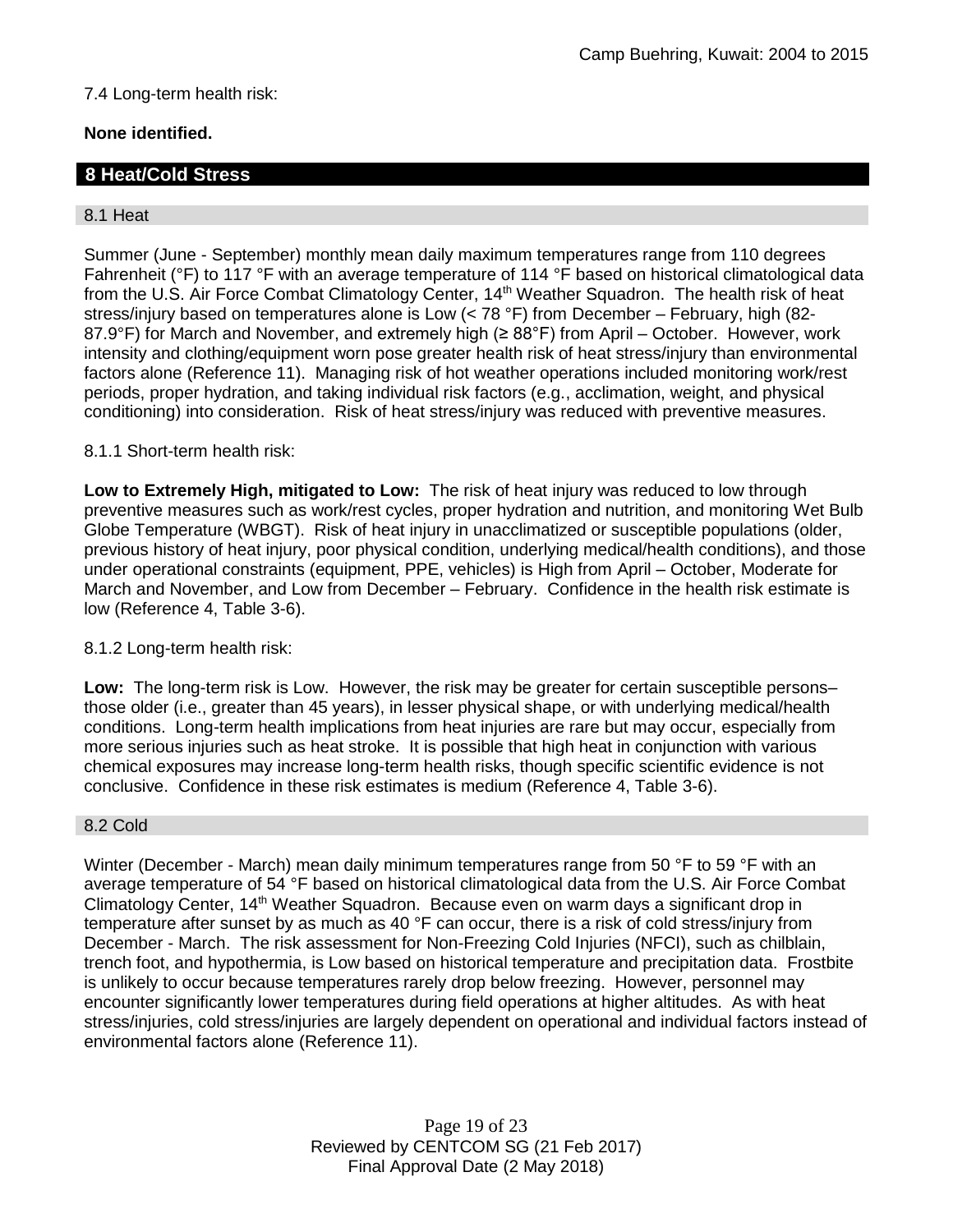8.2.1 Short-term health risks:

**Low:** The health risk of cold injury is Low. Confidence in the health risk estimate is medium.

8.2.2 Long-term health risk:

**Low:** The health risk of cold injury is Low. Confidence in the health risk estimate is medium (Reference 4, Table 3-6).

### **9 Noise**

#### 9.1 Continuous

No specific hazard sources were documented in the DOEHRS or MESL from 01 Jan 2004 through 31 Dec 2015 timeframe.

9.1.1 Short and long-term health risks:

#### **Not evaluated**

#### 9.2 Impulse

No specific hazard sources were documented in the DOEHRS or MESL from 01 Jan 2004 through 31 Dec 2015 timeframe.

9.2.1 Short-term and Long-term health risks:

#### **Not evaluated**.

### **10 Unique Incidents/Concerns**

#### 10.1 Potential environmental contamination sources

DoD personnel are exposed to various chemical, physical, ergonomic, and biological hazards in the course of performing their mission. These types of hazards depend on the mission of the unit and the operations and tasks which the personnel are required to perform to complete their mission. The health risk associated with these hazards depends on a number of elements including what materials are used, how long the exposure last, what is done to the material, the environment where the task or operation is performed, and what controls are used. The hazards can include exposures to heavy metal particulates (e.g., lead, cadmium, manganese, chromium, and iron oxide), solvents, fuels, oils, and gases (e.g., carbon monoxide, carbon dioxide, oxides of nitrogen, and oxides of sulfur). Most of these exposures occur when performing maintenance task such as painting, grinding, welding, engine repair, or movement through contaminated areas. Exposures to these occupational hazards can occur through inhalation (air), skin contact, or ingestion; however exposures through air are generally associated with the highest health risk.

#### 10.2 Waste Sites/Waste Disposal

No data were documented in the DOEHRS or MESL from 01 Jan 2004 through 31 Dec 2015 timeframe.

> Page 20 of 23 Reviewed by CENTCOM SG (21 Feb 2017) Final Approval Date (2 May 2018)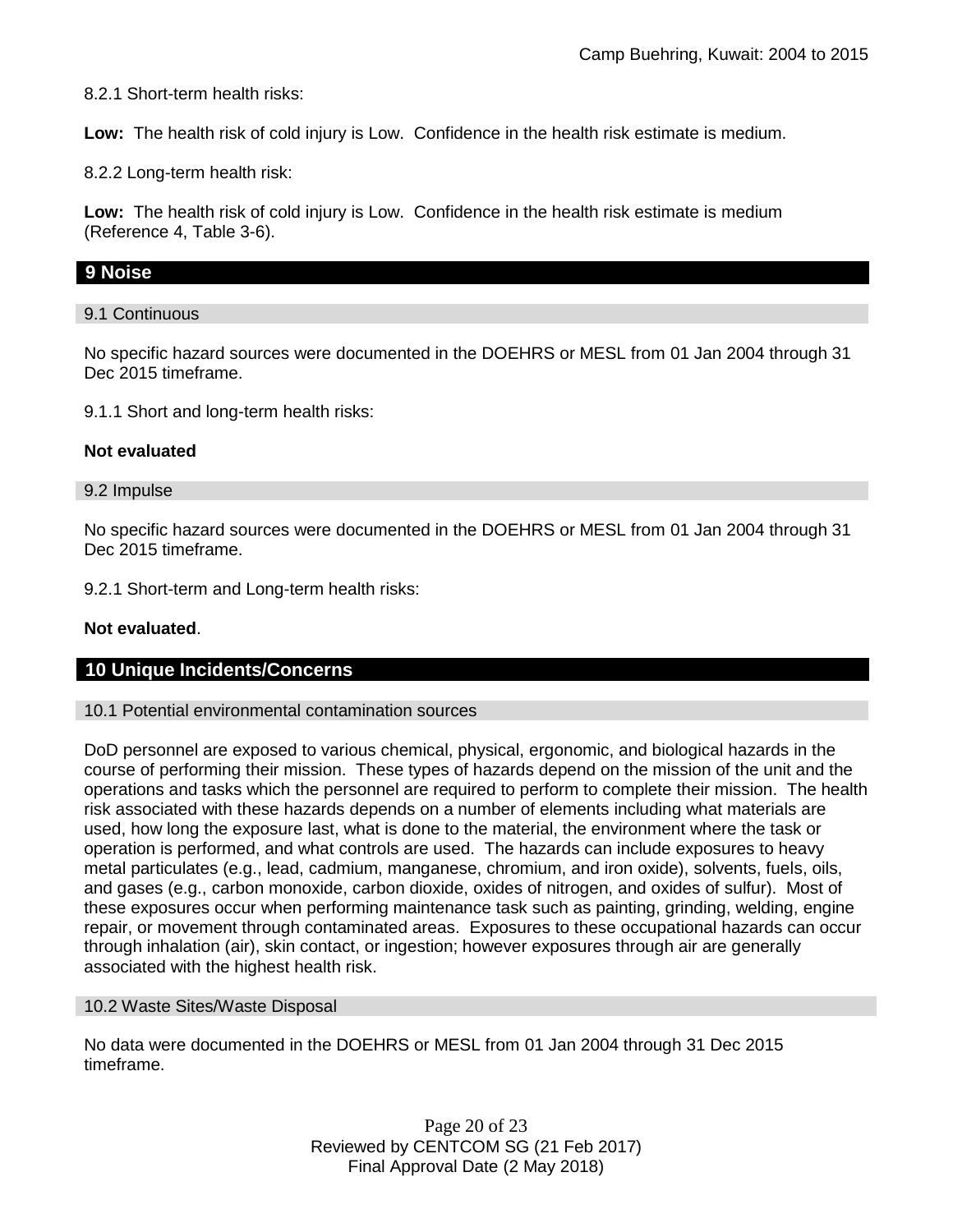### 10.3 Fuel/petroleum products/industrial chemical spills

No data were documented in the DOEHRS or MESL from 01 Jan 2004 through 31 Dec 2015 timeframe.

#### 10.4 Pesticides/Pest Control:

The health risk of exposure to pesticide residues is considered within the framework of typical residential exposure scenarios, based on the types of equipment, techniques, and pesticide products that have been employed, such as enclosed bait stations for rodenticides, various handheld equipment for spot treatments of insecticides and herbicides, and a number of ready-to-use (RTU) methods such as aerosol cans and baits. The control of rodents required the majority of pest management inputs, with the acutely toxic rodenticides staged as solid formulation lethal baits placed in tamper-resistant bait stations indoors and outdoors throughout cantonment areas. Nuisance insects, including biting and stinging insects such as bees, wasps, and ants, also required significant pest management inputs. Use of pesticides targeting against these pests generally involved selection of compounds with low mammalian toxicity and short-term residual using pinpoint rather than broadcast application techniques. No specific hazard sources were documented in DOEHRS or MESL data portal. A total of 183 pesticide application reports in the MESL data portal for Camp Buehring list the usage of pesticides on the site. For each pesticide product applied during this period, the EPA approved label has been archived, providing a framework how each pesticide handled and applied (see below).

#### 10.4.1 Rodenticides

Brodifacoum, bromadiolone, bromethalin, diphacinone, and sodium salt of diphacinone were used to control rodents.

#### 10.4.2 Insecticides

Insecticides used to control ants, bed bugs, cockroaches, crickets, gnats, fleas, flies, mosquitoes, silverfish, scorpions, and miscellaneous insects include: Lambda-cyhalothrin, 1,2-Propanediol, n-octyl bicycloheptene dicarboximide, (S)-hydroprene, (S)-methoprene, (Z)- 9- tricosene, *Bacillus thuringiensis* subspecies israelensis, carbaryl, chlorpyrifos, cypermethrin, DEET, deltamethrin, fipronil, hydramethylnon, imidacloprid, lambda-cyhalothrin, malathion, methomyl, nithiazine, n-Octyl bicycloheptene dicarboximide, piperonyl butoxide, poly (oxy-1 ,2-ethanediyl), a-(C16-20 branched and linear alkyl)-w-hydroxyl, pyrethrins, resmerithrin, and ß-Cyfluthrin.

#### *10.4.3* Short-term and Long-term health risks

**Low:** Long term health risk is Low. Confidence in the health risk assessment is medium (Reference 4, Table 3-6).

#### 10.5 Asbestos

No data were documented in the DOEHRS or MESL from 01 Jan 2004 through 31 Dec 2015 timeframe.

#### 10.6 Lead Based Paint

No data were documented in the DOEHRS or MESL from 01 Jan 2004 through 31 Dec 2015 timeframe.

> Page 21 of 23 Reviewed by CENTCOM SG (21 Feb 2017) Final Approval Date (2 May 2018)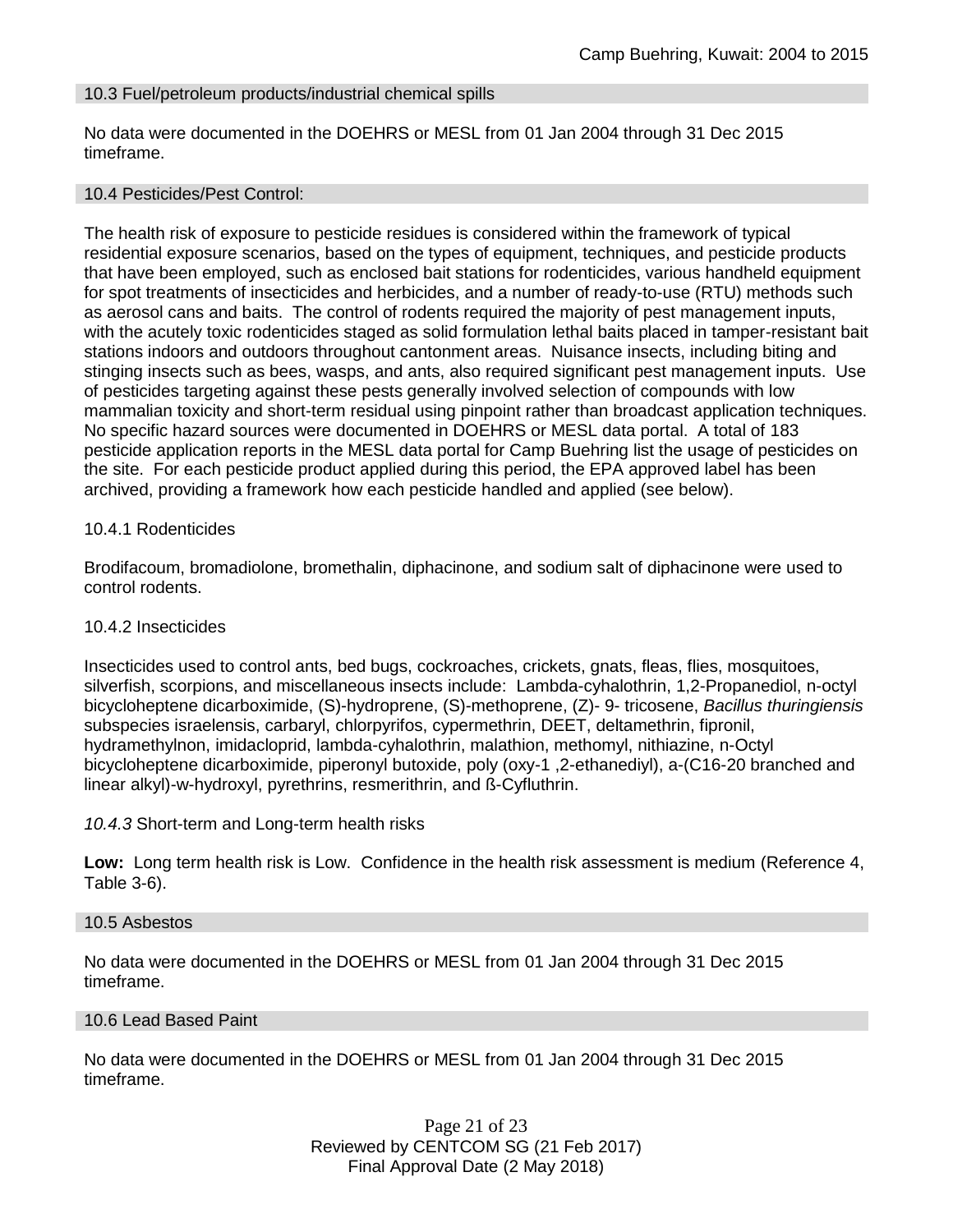#### 10.7 Burn Pit

No data were documented in the DOEHRS, MESL, or sample reports to indicate the presence or absence of burn pits or incinerators from 01 Jan 2004 through 31 Dec 2015 timeframe.

While there was no evidence of a burn pit at Camp Buehring, smoke from solid waste burning is still a potential concern because burning of solid waste may have been conducted by the local population. Therefore this additional information on burn pits is included. The consolidated epidemiological and environmental sampling and studies on burn pits that have been conducted as of the date of this publication have been unable to determine whether an association does or does not exist between exposures to emissions from the burn pits and long-term health effects (Reference 12). The Institute of Medicine committee's (Reference 12) review of the literature and the data suggests that service in Kuwait (i.e., a broader consideration of air pollution than exposure only to burn pit emissions) may be associated with long-term health effects, particularly in susceptible (e.g., those who have asthma) or highly exposed subpopulations, such as those who worked at the burn pit. Such health effects would be due mainly to high ambient concentrations of PM from both natural and anthropogenic sources, including military sources. If that broader exposure to air pollution turns out to be relevant, potentially related health effects of concern are respiratory and cardiovascular effects and cancer. Susceptibility to the PM health effects could be exacerbated by other exposures, such as stress, smoking, local climatic conditions, and co-exposures to other chemicals that affect the same biologic or chemical processes. Individually, the chemicals measured at burn pit sites in the study were generally below concentrations of health concern for general populations in the United States. However, the possibility of exposure to mixtures of the chemicals raises the potential for health outcomes associated with cumulative exposure to combinations of the constituents of burn pit emissions and emissions from other sources.

# **11 References**

- 1. Defense Occupational and Environmental Health Readiness System (referred to as the DOEHRS-EH database) at https://doehrs-ih.csd.disa.mil/Doehrs/. Department of Defense (DoD) Instruction 6490.03, *Deployment Health*, 2006.
- 2. DoDI 6055.05, Occupational and Environmental Health, 2008.
- 3. Joint Staff Memorandum (MCM) 0017-12, Procedures for Deployment Health Surveillance, 2012.
- 4. USAPHC TG230, June 2013 Revision.
- 5. Singh, A. and Singh, A.K. 2013. ProUCL Version 5.0. 00 Technical Guide-Statistical Software for Environmental Applications for Data Sets with and without Nondetect Observations. EPA: Washington, WA, USA.
- 6. DoD MESL Data Portal: https://mesl.apgea.army.mil/mesl/.Some of the data and reports used may be classified or otherwise have some restricted distribution.
- 7. Modification 12 to United States Central Command Individual Protection and Individual Unit Deployment Policy, 02 December 2013.
- 8. CDC. 2012. Morbidity and Mortality Weekly Report. Imported Human Rabies in a U.S. Army Soldier. May 4, 2012. 61(17); 302-305.

Page 22 of 23 Reviewed by CENTCOM SG (21 Feb 2017) Final Approval Date (2 May 2018)